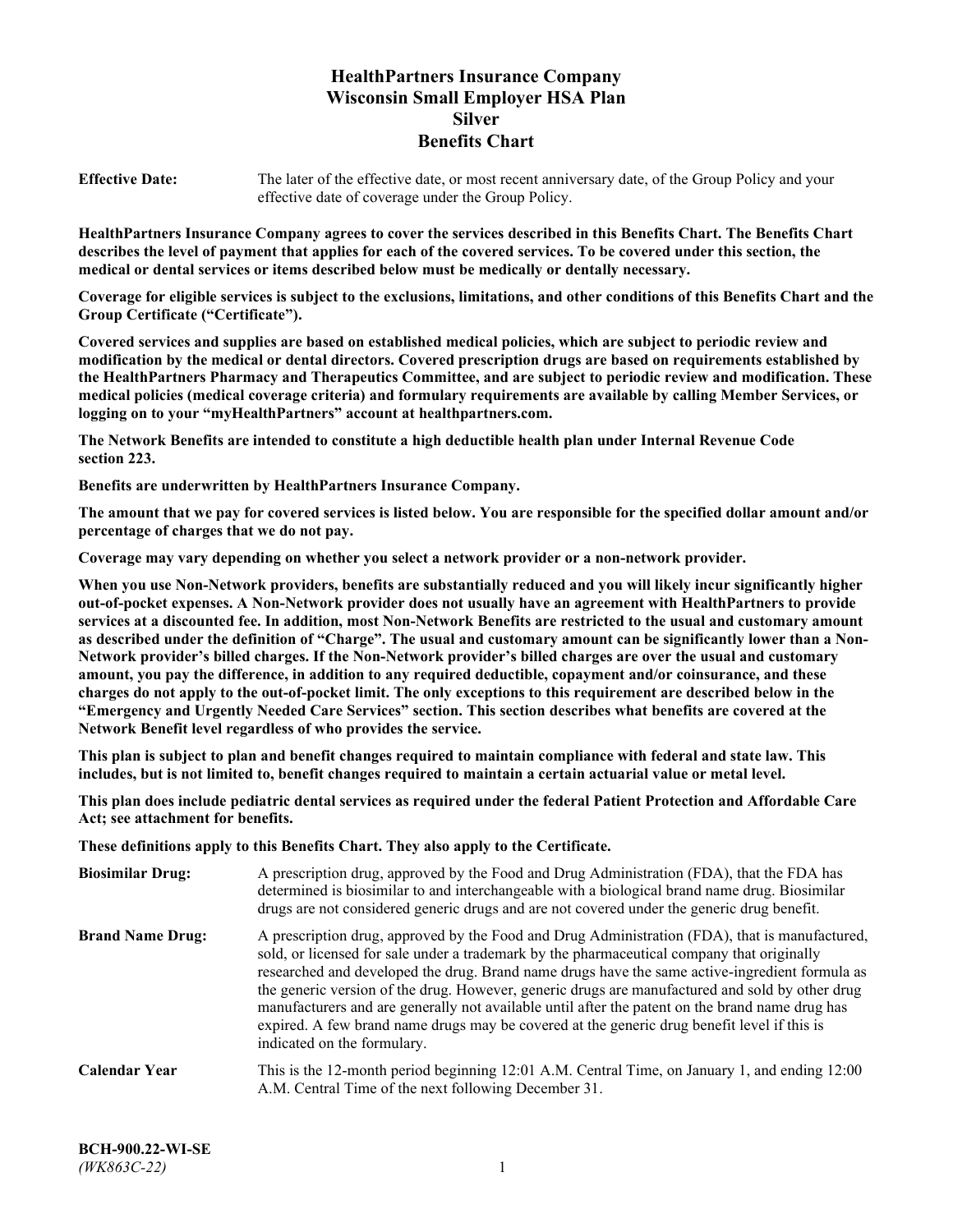| <b>Charge:</b> | For covered services delivered by a network provider, this is the provider's discounted fee for a<br>given medical/surgical service, procedure or item.                                                                                                                                                                                                                                                                                                                                                                                                                                                                                                                                                                 |
|----------------|-------------------------------------------------------------------------------------------------------------------------------------------------------------------------------------------------------------------------------------------------------------------------------------------------------------------------------------------------------------------------------------------------------------------------------------------------------------------------------------------------------------------------------------------------------------------------------------------------------------------------------------------------------------------------------------------------------------------------|
|                | For covered services delivered by non-network providers, a contracted rate may apply if such<br>arrangement is available to HealthPartners.                                                                                                                                                                                                                                                                                                                                                                                                                                                                                                                                                                             |
|                | For the usual and customary charge for covered services delivered by non-network providers, our<br>payment is calculated using one of the following options, depending on availability: 1) a<br>percentage of the Medicare fee schedule; 2) a comparable schedule if the service is not on the<br>Medicare fee schedule; or 3) a commercially reasonable rate for such service if a fee schedule is<br>not available.                                                                                                                                                                                                                                                                                                   |
|                | The usual and customary charge is the maximum amount allowed that we consider in the<br>calculation of the payment of charges incurred for certain covered services. You must pay for any<br>charges above the usual and customary charge, and they do not apply to the out-of-pocket limit.                                                                                                                                                                                                                                                                                                                                                                                                                            |
|                | A charge is incurred for covered ambulatory medical and surgical services, on the date the service<br>or item is provided. A charge is incurred for covered inpatient services, on the date of admission to<br>a hospital. To be covered, a charge must be incurred on or after your effective date and on or<br>before the termination date.                                                                                                                                                                                                                                                                                                                                                                           |
|                | Copayment/Coinsurance: The specified dollar amount, or percentage, of charges incurred for covered services, which we do<br>not pay, but which you must pay, each time you receive certain medical services, procedures or<br>items. Our payment for those covered services or items begins after the copayment or coinsurance<br>is satisfied. Covered services or items requiring a copayment or coinsurance are specified in this<br>Benefits Chart.                                                                                                                                                                                                                                                                 |
|                | For services provided by a network provider:<br>An amount which is listed as a flat dollar copayment is applied to a network provider's discounted<br>charge for a given service. However, if the network provider's discounted charge for a service or<br>item is less than the flat dollar copayment, you will pay the network provider's discounted charge.<br>An amount which is listed as a percentage of charges or coinsurance is based on the network<br>provider's discounted charges, calculated at the time the claim is processed, which may include an<br>agreed upon fee schedule rate for case rate or withhold arrangements.                                                                            |
|                | For services provided by a non-network provider:<br>Any copayment or coinsurance is applied to the lesser of the provider's charges or the usual and<br>customary charge for a service.                                                                                                                                                                                                                                                                                                                                                                                                                                                                                                                                 |
|                | A copayment or coinsurance is due at the time a service is provided, or when billed by the<br>provider. The copayment or coinsurance applicable for a scheduled visit with a HealthPartners<br>network provider will be collected for each visit, late cancellation and failed appointment.                                                                                                                                                                                                                                                                                                                                                                                                                             |
| Deductible:    | The specified dollar amount of charges incurred for covered services, which we do not pay, but an<br>enrollee or a family has to pay first in a calendar year. Our payment for those services or items<br>begins after the deductible is satisfied. For network providers, the amount of the charges that apply<br>to the deductible are based on the network provider's discounted charges, calculated at the time<br>the claim is processed, which may include an agreed upon fee schedule rate for case rate or<br>withhold arrangements. For non-network providers, the amount of charges that apply to the<br>deductible are the lesser of the provider's charges or the usual and customary charge for a service. |
|                | Any amounts paid or reimbursed by a third party, including but not limited to: point of service<br>rebates, manufacturer coupons, manufacturer debits cards or other forms of direct reimbursement<br>to an Insured for a product or service, will not apply toward your deductible, to the extent<br>permitted under state and federal law.                                                                                                                                                                                                                                                                                                                                                                            |
|                | Your plan has an embedded deductible. This means once an Insured meets the individual<br>deductible, the plan begins paying benefits for that person. If two or more members of the family<br>meet the family deductible, the plan begins paying benefits for all members of the family,<br>regardless of whether each Insured has met the individual deductible. However, an Insured may<br>not contribute more than the individual deductible toward the family deductible.                                                                                                                                                                                                                                           |
|                | All services are subject to the deductible unless otherwise indicated below in this Benefits Chart.                                                                                                                                                                                                                                                                                                                                                                                                                                                                                                                                                                                                                     |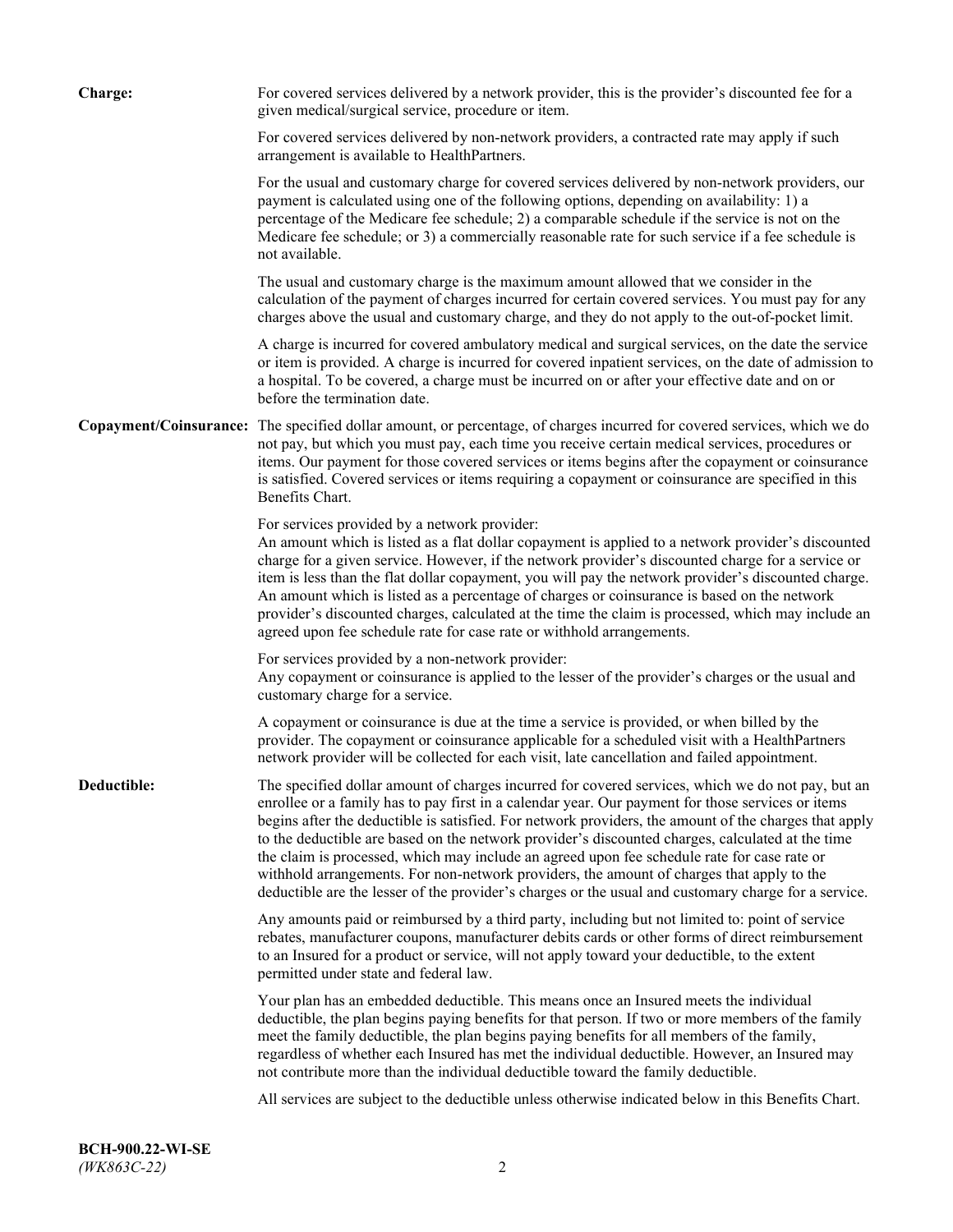| Formulary:                                 | This is a current list, which may be revised from time to time, of prescription drugs, medications,<br>equipment and supplies covered by us as indicated in this Benefits Chart which are covered at the<br>highest benefit level. Some drugs on the formulary may require prior authorization to be covered<br>as formulary drugs. The formulary, and information on drugs that require prior authorization, are<br>available by calling Member Services, or logging on to your "myHealthPartners" account at<br>healthpartners.com. |
|--------------------------------------------|---------------------------------------------------------------------------------------------------------------------------------------------------------------------------------------------------------------------------------------------------------------------------------------------------------------------------------------------------------------------------------------------------------------------------------------------------------------------------------------------------------------------------------------|
| <b>Generic Drug:</b>                       | A prescription drug, approved by the Food and Drug Administration (FDA), that the FDA has<br>determined is comparable to a brand name drug product in dosage form, strength, route of<br>administration, quality, intended use and documented bioequivalence. Generally, generic drugs<br>cost less than brand name drugs. Some brand name drugs may be covered at the generic drug<br>benefit level if this is indicated on the formulary.                                                                                           |
| <b>Lifetime Maximum</b><br><b>Benefit:</b> | The specified coverage limit actually paid by us for services and/or charges incurred by you for any<br>given procedure or diagnosis. Payment of benefits under this Benefits Chart ceases when that lifetime<br>maximum benefit is reached. You have to pay for any subsequent charges.                                                                                                                                                                                                                                              |
| <b>Non-Formulary Drug:</b>                 | This is a prescription drug, approved by the Food and Drug Administration (FDA), that is not on<br>the formulary, is medically necessary and is not investigative or experimental or otherwise<br>excluded under the Certificate.                                                                                                                                                                                                                                                                                                     |
| <b>Out-of-Pocket Expenses:</b>             | You pay the specified copayments/coinsurance and deductibles applicable for particular services,<br>subject to the out-of-pocket limit described below. These amounts are in addition to the monthly<br>premium payments.                                                                                                                                                                                                                                                                                                             |
| <b>Out-of-Pocket Limit:</b>                | You pay the copayments/coinsurance and deductibles for covered services, to the individual or<br>family out-of-pocket limit. Thereafter we cover 100% of the charges incurred for all other covered<br>services, for the rest of the calendar year. You pay amounts greater than the out-of-pocket limit if<br>you exceed any lifetime maximum benefit or any visit or day limits.                                                                                                                                                    |
|                                            | Non-Network Benefits above the usual and customary charge (see definition of charge above) do<br>not apply to the out-of-pocket limit.                                                                                                                                                                                                                                                                                                                                                                                                |
|                                            | Non-Network Benefits for transplant surgery do not apply to the out-of-pocket limit.                                                                                                                                                                                                                                                                                                                                                                                                                                                  |
|                                            | Any amounts paid or reimbursed by a third party, including but not limited to: point of service<br>rebates, manufacturer coupons, manufacturer debit cards or other forms of direct reimbursement to<br>an Insured for a product or service, will not apply as an out-of-pocket expense, to the extent<br>permitted under state and federal law.                                                                                                                                                                                      |
|                                            | You are responsible to keep track of the out-of-pocket expenses. Contact Member Services for<br>assistance in determining the amount paid by the enrollee for specific eligible services received.<br>Claims for reimbursement under the out-of-pocket limit provisions are subject to the same time<br>limits and provisions described under the "Claims Provisions" section of the Certificate.                                                                                                                                     |
| <b>Specialty Drug List:</b>                | This is a current list, which may be revised from time to time, of prescription drugs, medications,<br>equipment and supplies, which are typically bio-pharmaceuticals. The purpose of a specialty drug<br>list is to facilitate enhanced monitoring of complex therapies used to treat specific conditions.<br>Specialty drugs are covered by us as indicated in this Benefits Chart. The specialty drug list is<br>available by calling Member Services, or logging on to your "myHealthPartners" account at<br>healthpartners.com. |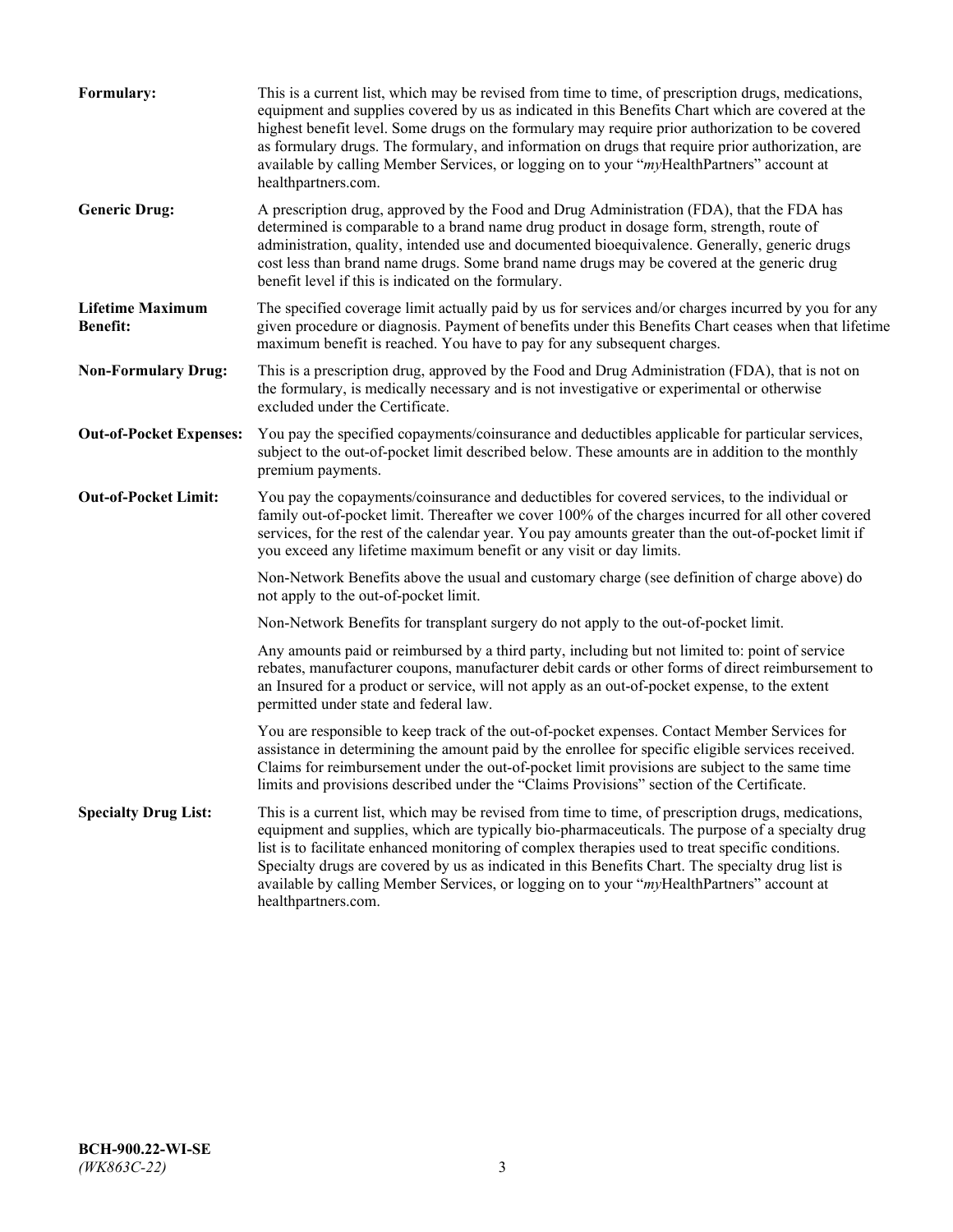### **DEDUCTIBLES AND OUT-OF-POCKET LIMITS**

#### **Individual calendar year deductible**

| <b>Network Benefits</b> | <b>Non-Network Benefits</b> |
|-------------------------|-----------------------------|
| \$4,300                 | \$10,000                    |

#### **Family calendar year deductible**

| <b>Network Benefits</b> | <b>Non-Network Benefits</b> |
|-------------------------|-----------------------------|
| \$8,600                 | \$20,000                    |

Separate deductibles must be satisfied under the Network Benefits and Non-Network Benefits.

Your plan has an embedded deductible. This means once an Insured meets the individual deductible, the plan begins paying benefits for that person. If two or more members of the family meet the family deductible, the plan begins paying benefits for all members of the family, regardless of whether each Insured has met the individual deductible. However, an Insured may not contribute more than the individual deductible toward the family deductible.

Any amounts paid or reimbursed by a third party, including but not limited to: point of service rebates, manufacturer coupons, manufacturer debits cards or other forms of direct reimbursement to an Insured for a product or service, will not apply toward your deductible, to the extent permitted under state and federal law.

#### **Individual calendar year out-of-pocket limit**

| Network Benefits | <b>Non-Network Benefits</b> |
|------------------|-----------------------------|
| \$4,600          | \$30,000                    |

#### **Family calendar year out-of-pocket limit**

| <b>Network Benefits</b> | <b>Non-Network Benefits</b> |
|-------------------------|-----------------------------|
| \$9,200                 | \$60,000                    |

Separate Out-of-Pocket Limits must be satisfied under Network Benefits and Non-Network Benefits.

Non-Network Benefits above the usual and customary charge will not apply to the individual or family Out-of-Pocket Limit.

Non-Network Benefits for transplant surgery do not apply to the Out-of-Pocket Limit.

Any amounts paid or reimbursed by a third party, including but not limited to: point of service rebates, manufacturer coupons, manufacturer debit cards or other forms of direct reimbursement to an Insured for a product or service, will not apply as an out-of-pocket expense, to the extent permitted under state and federal law.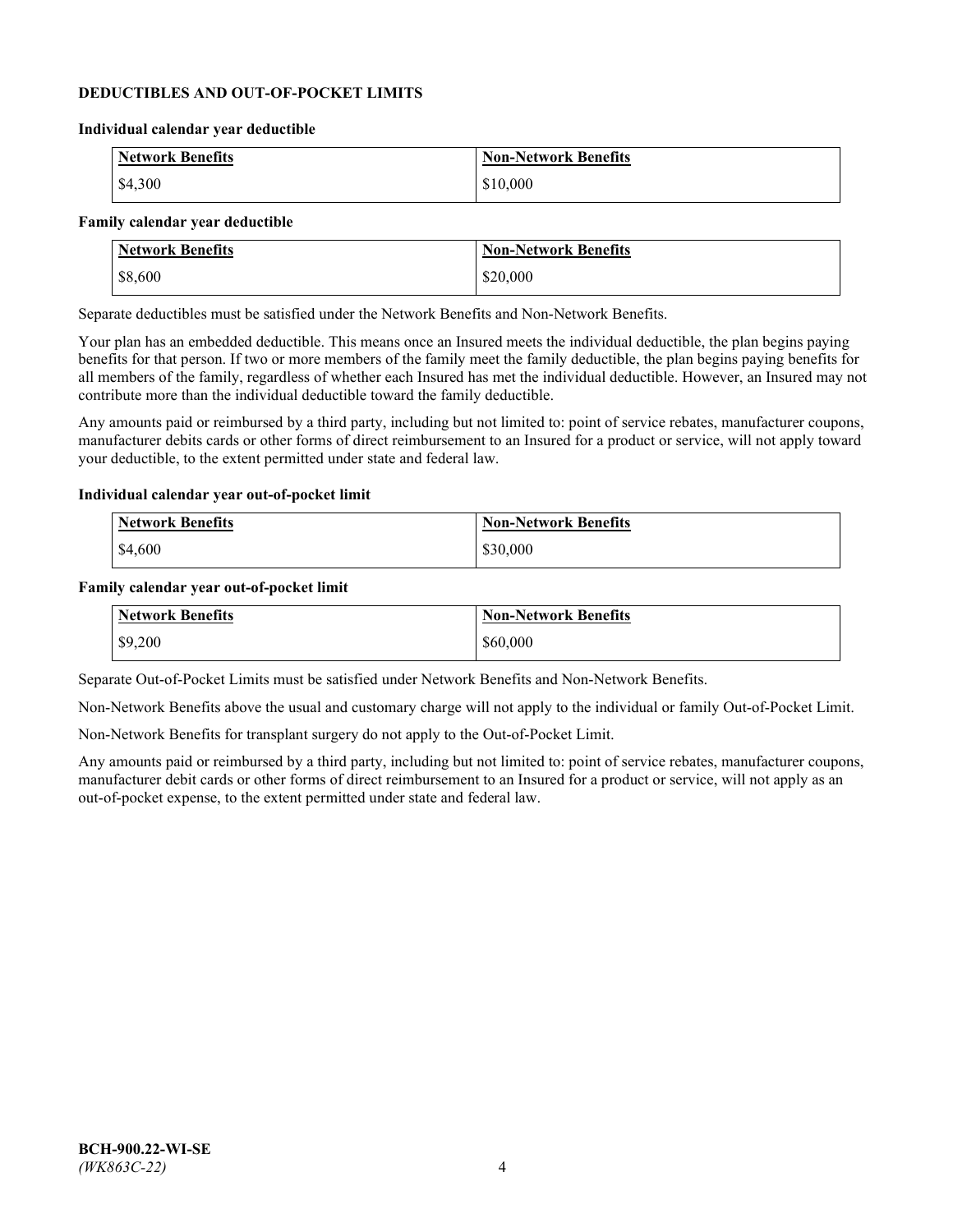# **AMBULANCE AND MEDICAL TRANSPORTATION**

# **Covered Services:**

We cover ambulance and medical transportation for medical emergencies.

We also cover medically necessary, non-emergency transportation if it meets our medical coverage criteria. Covered services and supplies are based on established medical policies, which are subject to periodic review and modification by the medical directors. These medical policies (medical coverage criteria) and applicable prior authorization requirements are available by calling Member Services, or logging on to your "*my*HealthPartners" account a[t healthpartners.com.](https://www.healthpartners.com/hp/index.html)

| <b>Network Benefits</b>       | <b>Non-Network Benefits</b> |
|-------------------------------|-----------------------------|
| 100% of the charges incurred. | See Network Benefits.       |

## **Not Covered:**

See "Services Not Covered" in the Certificate.

# **AUTISM SERVICES**

# **Covered Services:**

We cover prior authorized evidence-based intensive-level and nonintensive-level treatment of autism spectrum disorders (autism disorder, Asperger's syndrome or pervasive development disorder not otherwise specified).

Covered services are based on established medical policies, which are subject to periodic review and modification by the medical directors. These medical policies (medical coverage criteria) are available by calling Member Services, or logging on to your "*my*HealthPartners" account at [healthpartners.com.](https://www.healthpartners.com/hp/index.html)

Your network provider will coordinate the prior authorization process for any autism treatment services. You may call Member Services at 952-883-5000 or toll-free at 800-883-2177 if you have any questions or concerns regarding the authorization process.

Please call Member Services at 952-883-5000 or toll-free at 800-883-2177 to request authorization for autism treatment services from a non-network provider.

**Intensive-level services** for children diagnosed with autism spectrum disorders. Intensive-level services must begin on or after 2 years of age and end before 9 years of age. Intensive-level services, on average, are services provided for more than 20 hours of treatment per week. (The average number of hours a week is calculated over a six-month period.)

| Network Benefits                         | <b>Non-Network Benefits</b>              |
|------------------------------------------|------------------------------------------|
| 100% of the charges incurred.            | 50% of the charges incurred.             |
| Limited to 240 visits per calendar year. | Limited to 240 visits per calendar year. |

The maximum number of visits is combined for Network Benefits and Non-Network Benefits. Visit limits are based on the minimum coverage amounts available at the time of publication. Additional visits may be available if required due to revised minimum coverage amounts being issued by the Office of the Commissioner of Insurance. See our medical coverage criteria for current visit limits.

## **Intensive-level services lifetime maximum benefit**

| Network Benefits                                                     | <b>Non-Network Benefits</b>                                          |
|----------------------------------------------------------------------|----------------------------------------------------------------------|
| 4 years of cumulative services under this plan or any<br>other plan. | 4 years of cumulative services under this plan or any<br>other plan. |

The Lifetime Maximum Benefit is combined for Network Benefits and Non-Network Benefits.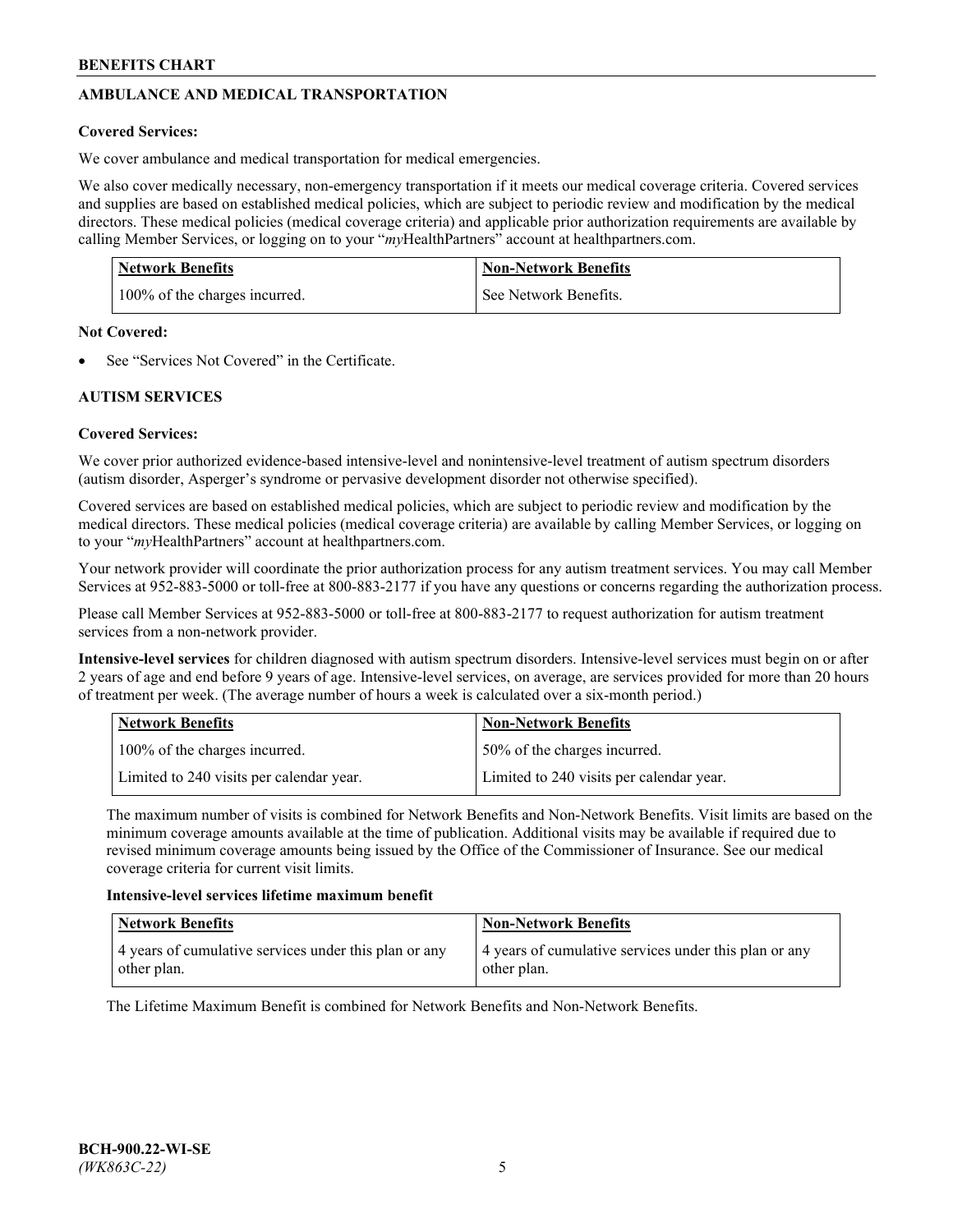**Nonintensive-level services** for Insureds diagnosed with autism spectrum disorders

| Network Benefits                         | <b>Non-Network Benefits</b>              |
|------------------------------------------|------------------------------------------|
| 100% of the charges incurred.            | 50% of the charges incurred.             |
| Limited to 120 visits per calendar year. | Limited to 120 visits per calendar year. |

The maximum number of visits is combined for Network Benefits and Non-Network Benefits. Visit limits are based on the minimum coverage amounts available at the time of publication. Additional visits may be available if required due to revised minimum coverage amounts being issued by the Office of the Commissioner of Insurance. See our medical coverage criteria for current visit limits.

# **Not Covered:**

See "Services Not Covered" in the Certificate.

# **BEHAVIORAL HEALTH SERVICES**

## **Covered Services:**

Covered services are based on established medical policies, which are subject to periodic review and modification by the medical directors. These medical policies (medical coverage criteria) are available by calling Member Services, or logging on to your "*my*HealthPartners" account at [healthpartners.com.](https://www.healthpartners.com/hp/index.html)

**Transitional treatment services:** These are services for the treatment of nervous or mental disorders and substance use disorders which are provided to an Insured in a less restrictive manner than are inpatient hospital services but in a more intensive manner than are outpatient services. Transitional treatment services are services offered by a provider, and certified by the Wisconsin Department of Health Services for each of the following (except the last bulleted item):

- Mental health services for covered adults in a day treatment program.
- Mental health services for covered children in a day hospital treatment program.
- Services for persons with chronic mental illness provided through a community support program.
- Residential treatment programs for covered persons with substance use disorder.
- Substance use disorder services in a day treatment program.
- Services for persons who are experiencing a mental health crisis or who are in a situation likely to turn into a mental health crisis if support is not provided.
- Intensive outpatient programs for the treatment of psychoactive substance use disorders provided in accordance with the patient placement criteria of the American Society of Addiction Medicine.

## **Mental health services**

We cover services for mental health diagnoses as described in the Diagnostic and Statistical Manual of Mental Disorders – Fifth Edition (DSM 5) (most recent edition).

We provide coverage for mental health treatment ordered by a Wisconsin court under a valid court order that is issued on the basis of a behavioral care evaluation performed by a licensed psychiatrist or doctoral level licensed psychologist, which includes a diagnosis and an individual treatment plan for care in the most appropriate, least restrictive environment. We must be given a copy of the court order and the behavioral care evaluation, and the service must be a covered benefit under this plan, and the service must be provided by a network provider, or other provider as required by law.

**Outpatient services:** We cover medically necessary outpatient professional mental health services for evaluation, crisis intervention, and treatment of mental health disorders.

A comprehensive diagnostic assessment will be used as the basis for a determination by a mental health professional, concerning the appropriate treatment and the extent of services required.

Outpatient services we cover for a diagnosed mental health condition include the following:

- Individual, group, family and multi-family therapy.
- Medication management provided by a physician, certified nurse practitioner, or physician's assistant.
- Psychological testing services for the purposes of determining the differential diagnoses and treatment planning for patients currently receiving behavioral health services.
- Partial hospitalization services in a licensed hospital or community mental health center.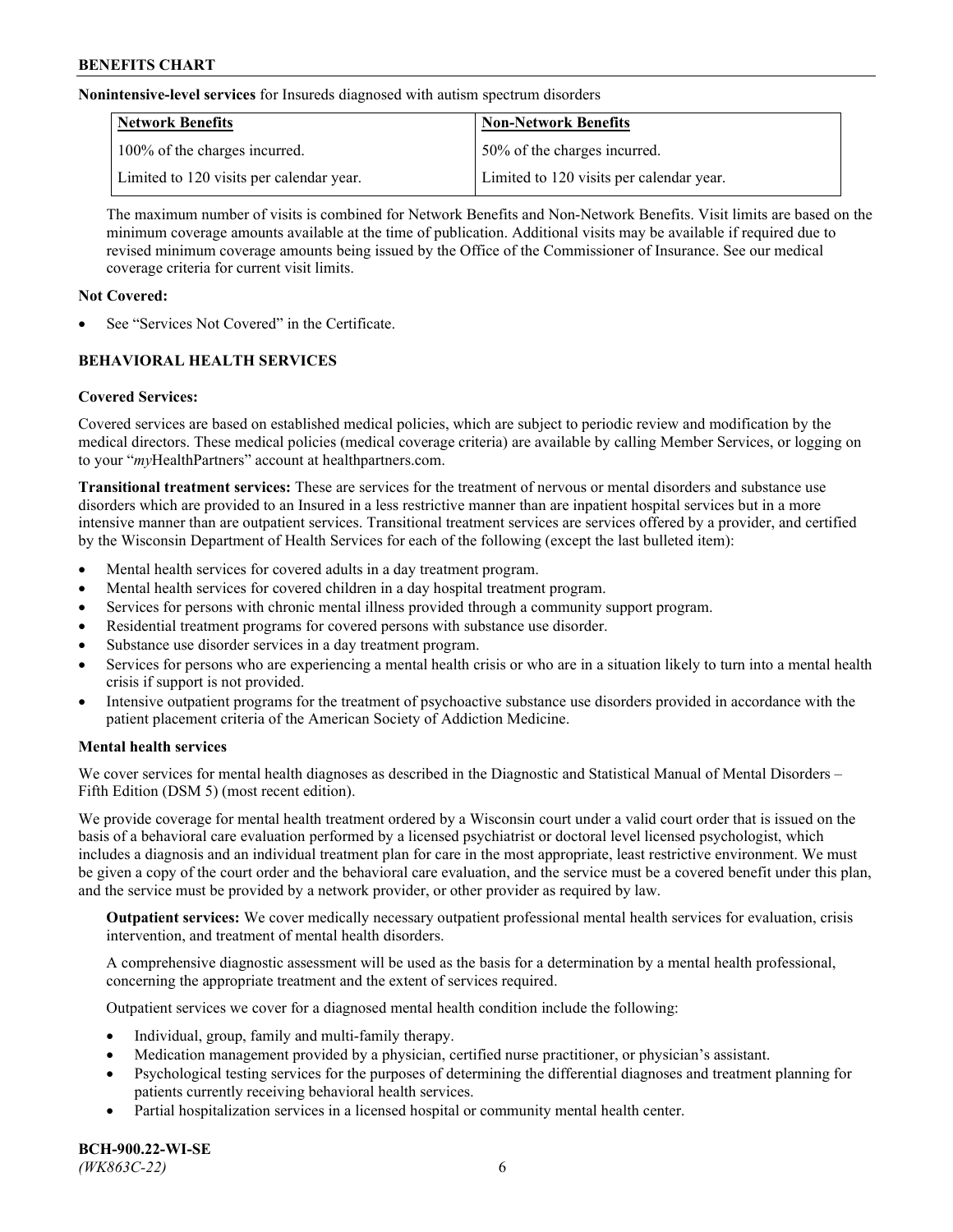- Psychotherapy and nursing services provided in the home if authorized by us.
- Treatment for gender dysphoria.

| <b>Network Benefits</b>       | <b>Non-Network Benefits</b>  |
|-------------------------------|------------------------------|
| 100% of the charges incurred. | 50% of the charges incurred. |

### **Group therapy**

| Network Benefits              | Non-Network Benefits          |
|-------------------------------|-------------------------------|
| 100% of the charges incurred. | 150% of the charges incurred. |

## **Inpatient services, including mental health residential treatment services:** We cover the following:

- Medically necessary inpatient services in a hospital and professional services for treatment of mental health disorders. Medical stabilization is covered under inpatient hospital services in the "Hospital and Skilled Nursing Facility Services" section.
- Medically necessary mental health residential treatment services. This care must be authorized by us and provided by a hospital or residential behavioral health treatment facility licensed by the local state or Department of Health and Human Services. Services not covered under this benefit include halfway houses, group homes, extended care facilities, shelter services, correctional services, detention services, transitional services, group residential services, foster care services and wilderness programs.

| Network Benefits              | Non-Network Benefits         |
|-------------------------------|------------------------------|
| 100% of the charges incurred. | 50% of the charges incurred. |

**Transitional treatment services:** We cover transitional treatment services described above for treatment of mental and nervous disorders.

| <b>Network Benefits</b>       | <b>Non-Network Benefits</b>  |
|-------------------------------|------------------------------|
| 100% of the charges incurred. | 50% of the charges incurred. |

## **Substance use disorder treatment services**

We cover medically necessary services for assessments by a licensed alcohol and drug counselor and treatment of substance use disorders as defined in the latest edition of the DSM 5.

**Outpatient services:** We cover medically necessary outpatient professional services for diagnosis and treatment of substance use disorders. Substance use disorder treatment services must be provided by a program licensed by the local Department of Health Services.Outpatient services we cover for a diagnosed substance use disorder include the following:

- Individual, group, family, and multi-family therapy provided in an office setting.
- Opiate replacement therapy including methadone and buprenorphine treatment.

| Network Benefits              | Non-Network Benefits         |
|-------------------------------|------------------------------|
| 100% of the charges incurred. | 50% of the charges incurred. |

**Inpatient services:** We cover the following:

- Medically necessary inpatient services in a hospital or a licensed residential primary treatment center.
- Services provided in a hospital that is licensed by the local state and accredited by Medicare.
- Detoxification services in a hospital or community detoxification facility if it is licensed by the local Department of Health Services.

| Network Benefits              | <b>Non-Network Benefits</b>  |
|-------------------------------|------------------------------|
| 100% of the charges incurred. | 50% of the charges incurred. |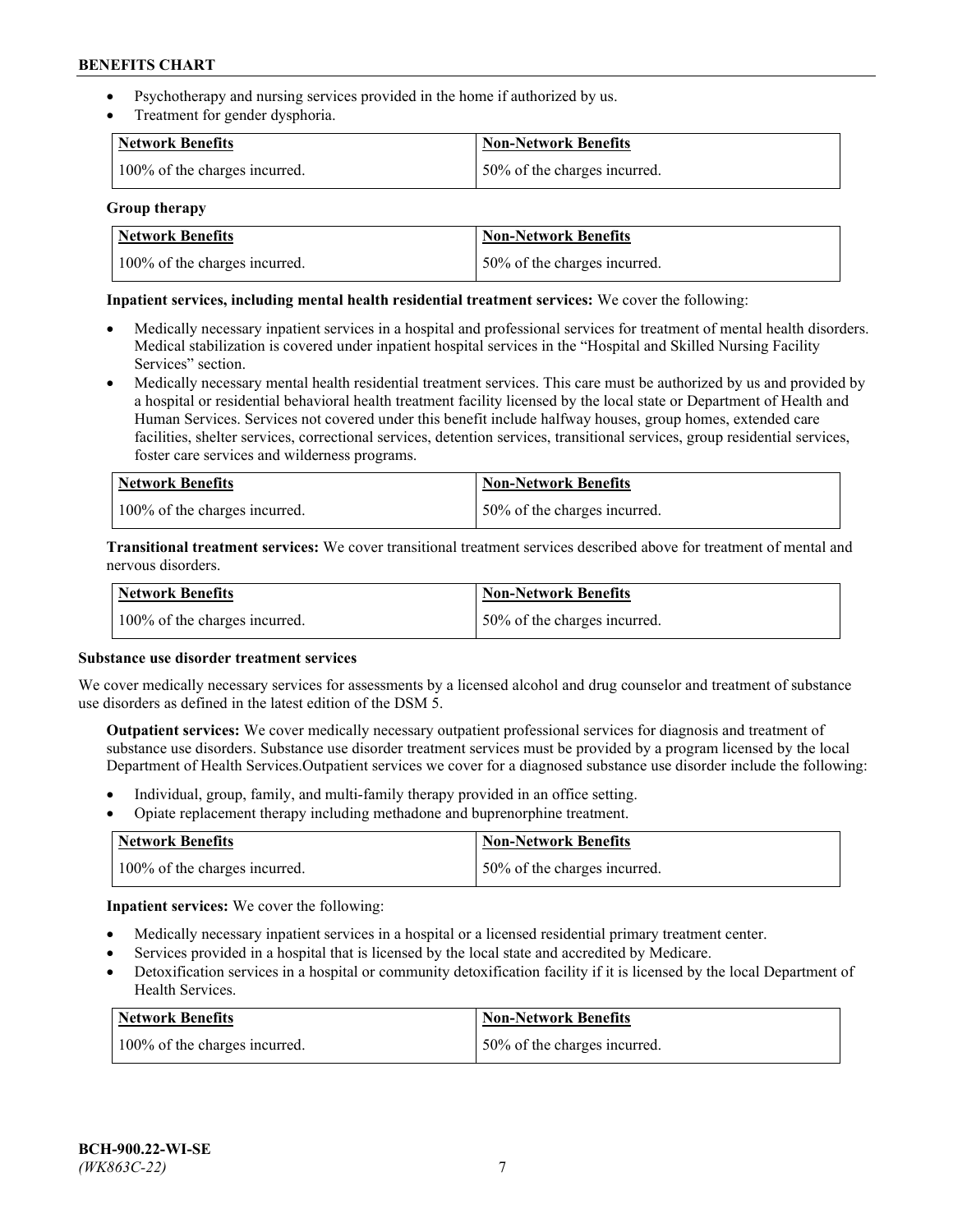**Transitional treatment services:** We cover transitional treatment services described above for treatment of substance use disorders.

| Network Benefits              | <b>Non-Network Benefits</b>   |
|-------------------------------|-------------------------------|
| 100% of the charges incurred. | 150% of the charges incurred. |

**Out-of-area services for Wisconsin students:** If a dependent child is a student in a school located in Wisconsin, but outside of our service area, we cover mental health and substance use disorder services as required under Wisconsin Statute 609.655.

- The student may have a clinical assessment from a local, non-network mental health or substance use disorder treatment provider at the network benefit level when prior authorized by us.
- If outpatient services are recommended in the clinical assessment, five outpatient visits from a non-network provider will be covered at the network benefit level.
- Our Medical Director will determine the need for continuing treatment by the non-network provider; additional visits may be approved.
- Coverage for the outpatient services will not be provided if the recommended treatment would keep the student from attending school on a regular basis or if the student is no longer attending the school full-time.

This benefit is subject to the limitations shown in this "Behavioral Health Services" section.

| <b>Network Benefits</b>       | <b>Non-Network Benefits</b> |
|-------------------------------|-----------------------------|
| 100% of the charges incurred. | Not applicable.             |

A dependent child enrolled in a school outside of the state of Wisconsin is not eligible for this benefit.

### **Not Covered:**

See "Services Not Covered" in the Certificate.

# **CHIROPRACTIC SERVICES**

## **Covered Services:**

We cover chiropractic services for rehabilitative care. Chiropractic services are adjustments to any abnormal articulations of the human body, especially those of the spinal column, for the purpose of giving freedom of action to impinged nerves that may cause pain or deranged function.

Massage therapy which is performed in conjunction with other treatment/modalities by a chiropractor, is part of a prescribed treatment plan and is not billed separately is covered.

| <b>Network Benefits</b>       | <b>Non-Network Benefits</b>  |
|-------------------------------|------------------------------|
| 100% of the charges incurred. | 50% of the charges incurred. |

#### **Not Covered:**

- Massage therapy for the purpose of comfort or convenience of the Insured.
- See "Services Not Covered" in the Certificate.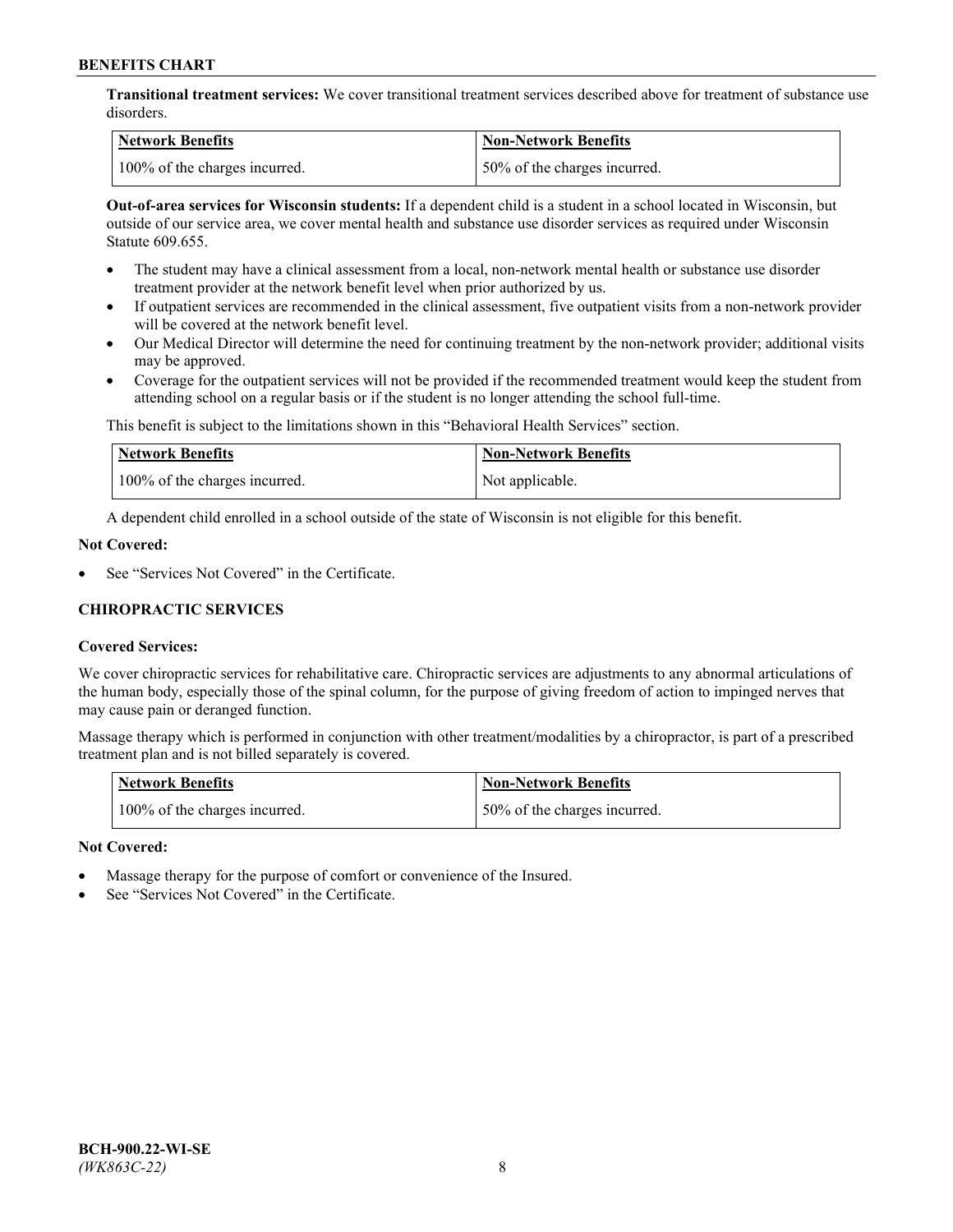# **CLINICAL TRIALS**

# **Covered Services:**

We cover certain routine services if you participate in a Phase I, Phase II, Phase III or Phase IV approved clinical trial that is conducted in relation to the prevention, detection, or treatment of cancer or other life-threatening disease or condition as defined in the Affordable Care Act. Approved clinical trials include (1) federally funded trials when the study or investigation is approved or funded by any of the federal agencies defined in the Public Health Services Act, section 2709 (d) (1) (A); (2) the study or investigation is conducted under an investigational new drug application reviewed by the Food and Drug Administration; and (3) the study or investigation is a drug trial that is exempt from having such an investigational new drug application. We cover routine patient costs for services that would be eligible under the Certificate and this Benefits Chart if the service were provided outside of a clinical trial.

| <b>Network Benefits</b>                                 | <b>Non-Network Benefits</b>                           |
|---------------------------------------------------------|-------------------------------------------------------|
| Coverage level is same as corresponding Network         | Coverage level is same as corresponding               |
| Benefits, depending on type of service provided such as | Non-Network Benefits, depending on type of service    |
| Office Visits for Illness or Injury, Inpatient or       | provided such as Office Visits for Illness or Injury, |
| Outpatient Hospital Services.                           | Inpatient or Outpatient Hospital Services.            |

### **Not Covered:**

- The investigative or experimental item, device or service itself.
- Items or services that are provided solely to satisfy data collection and analysis needs and that are not used in the direct clinical management of the patient.
- A service that is clearly inconsistent with widely accepted and established standards of care for a particular diagnosis.
- See "Services Not Covered" in the Certificate.

# **DENTAL SERVICES**

## **Covered Services:**

We cover services as described below.

**Accidental dental services:** We cover dentally necessary services to treat and restore damage done to sound, natural, unrestored teeth as a result of an accidental injury. Coverage is for damage caused by external trauma to face and mouth only, not for cracked or broken teeth, which result from biting or chewing. We cover restorations, root canals, crowns and replacement of teeth lost that are directly related to the accident in which the Insured was involved. We cover initial exam, x-rays and palliative treatment including extractions, and other oral surgical procedures directly related to the accident. Subsequent treatment must be initiated within the specified time-frame and must be directly related to the accident. We do not cover restoration and replacement of teeth that are not "sound and natural" at the time of the accident.

Full mouth rehabilitations to correct occlusion (bite) and malocclusion (misaligned teeth not due to the accident) are not covered.

When an implant-supported dental prosthetic treatment is pursued, the accidental dental benefit will be applied to the prosthetic procedure. Benefits are limited to the amount that would be paid toward the placement of a removable dental prosthetic appliance that could be used in the absence of implant treatment. Care must be provided or pre-authorized by a HealthPartners dentist.

| <b>Network Benefits</b>       | <b>Non-Network Benefits</b>  |
|-------------------------------|------------------------------|
| 100% of the charges incurred. | 50% of the charges incurred. |

For all accidental dental services, treatment and/or restoration must be initiated within six months of the date of the injury. Coverage is limited to the initial course of treatment and/or initial restoration. Services must be provided within 24 months of the date of injury to be covered.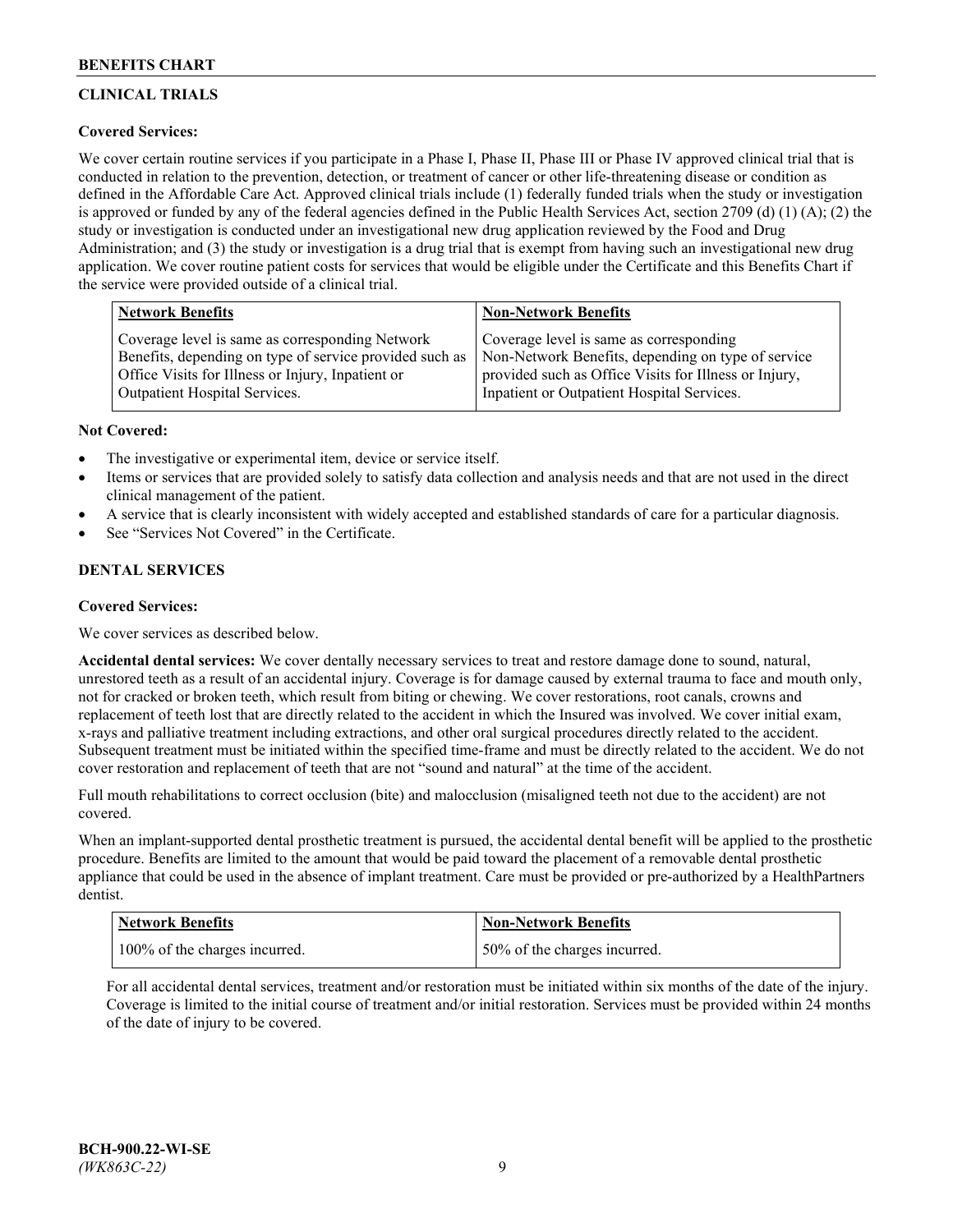# **Medical referral dental services**

**Medically necessary outpatient dental services:** We cover medically necessary outpatient dental services. Coverage is limited to dental services required for treatment of an underlying medical condition, e.g., removal of teeth to complete radiation treatment for cancer of the jaw, cysts and lesions.

| Network Benefits              | <b>Non-Network Benefits</b>  |
|-------------------------------|------------------------------|
| 100% of the charges incurred. | 50% of the charges incurred. |

**Medically necessary hospitalization and anesthesia for dental care:** We cover medically necessary hospitalization for dental care. This is limited to charges incurred by an Insured who: (1) is a child under age 5; (2) is severely disabled; (3) has a medical condition, and requires hospitalization or general anesthesia for dental care treatment; or (4) is a child between ages 5 and 12 and care in dental offices has been attempted unsuccessfully and usual methods of behavior modification have not been successful, or when extensive amounts of restorative care, exceeding four appointments, are required. Coverage is limited to facility and anesthesia charges. Oral surgeon/dentist professional fees are not covered. The following are examples, though not all-inclusive, of medical conditions which may require hospitalization for dental services: severe asthma, severe airway obstruction or hemophilia. Hospitalization required due to the behavior of the Insured or due to the extent of the dental procedure is not covered.

| Network Benefits              | <b>Non-Network Benefits</b>  |
|-------------------------------|------------------------------|
| 100% of the charges incurred. | 50% of the charges incurred. |

**Medical complications of dental care:** We cover medical complications of dental care. Treatment must be medically necessary care and related to medical complications of non-covered dental care, including complications of the head, neck, or substructures.

| Network Benefits              | Non-Network Benefits         |
|-------------------------------|------------------------------|
| 100% of the charges incurred. | 50% of the charges incurred. |

**Oral surgery:** We cover oral surgery. Coverage is limited to treatment of medical conditions requiring oral surgery, such as treatment of oral neoplasm, non-dental cysts, fracture of the jaws, trauma of the mouth and jaws, and any other oral surgery procedures provided as medically necessary dental services.

| <b>Network Benefits</b>       | <b>Non-Network Benefits</b>   |
|-------------------------------|-------------------------------|
| 100% of the charges incurred. | 150% of the charges incurred. |

**Treatment of cleft lip and cleft palate:** We cover treatment of cleft lip and cleft palate of a dependent child, including orthodontic treatment and oral surgery directly related to the cleft. Dental services which are not required for the treatment of cleft lip or cleft palate are not covered. If a dependent child covered under the Certificate and Benefits Chart is also covered under a dental plan which includes orthodontic services, that dental plan shall be considered primary for the necessary orthodontic services. Oral appliances are subject to the same copayment, conditions and limitations as durable medical equipment.

| <b>Network Benefits</b>                               | <b>Non-Network Benefits</b>                            |
|-------------------------------------------------------|--------------------------------------------------------|
| Coverage level is same as corresponding Network       | Coverage level is same as corresponding                |
| Benefits, depending on type of service provided, such | Non-Network Benefits, depending on type of service     |
| as Office Visits for Illness or Injury, Inpatient or  | provided, such as Office Visits for Illness or Injury, |
| Outpatient Hospital Services.                         | Inpatient or Outpatient Hospital Services.             |

**Treatment of temporomandibular disorder (TMD) and craniomandibular disorder (CMD):** We cover diagnostic procedures, surgical treatment and non-surgical treatment (including intraoral splint therapy devices) for temporomandibular disorder (TMD) and craniomandibular disorder (CMD), which is medically necessary care. Dental services which are not required to directly treat TMD or CMD are not covered.

| <b>Network Benefits</b>       | <b>Non-Network Benefits</b>   |
|-------------------------------|-------------------------------|
| 100% of the charges incurred. | 150% of the charges incurred. |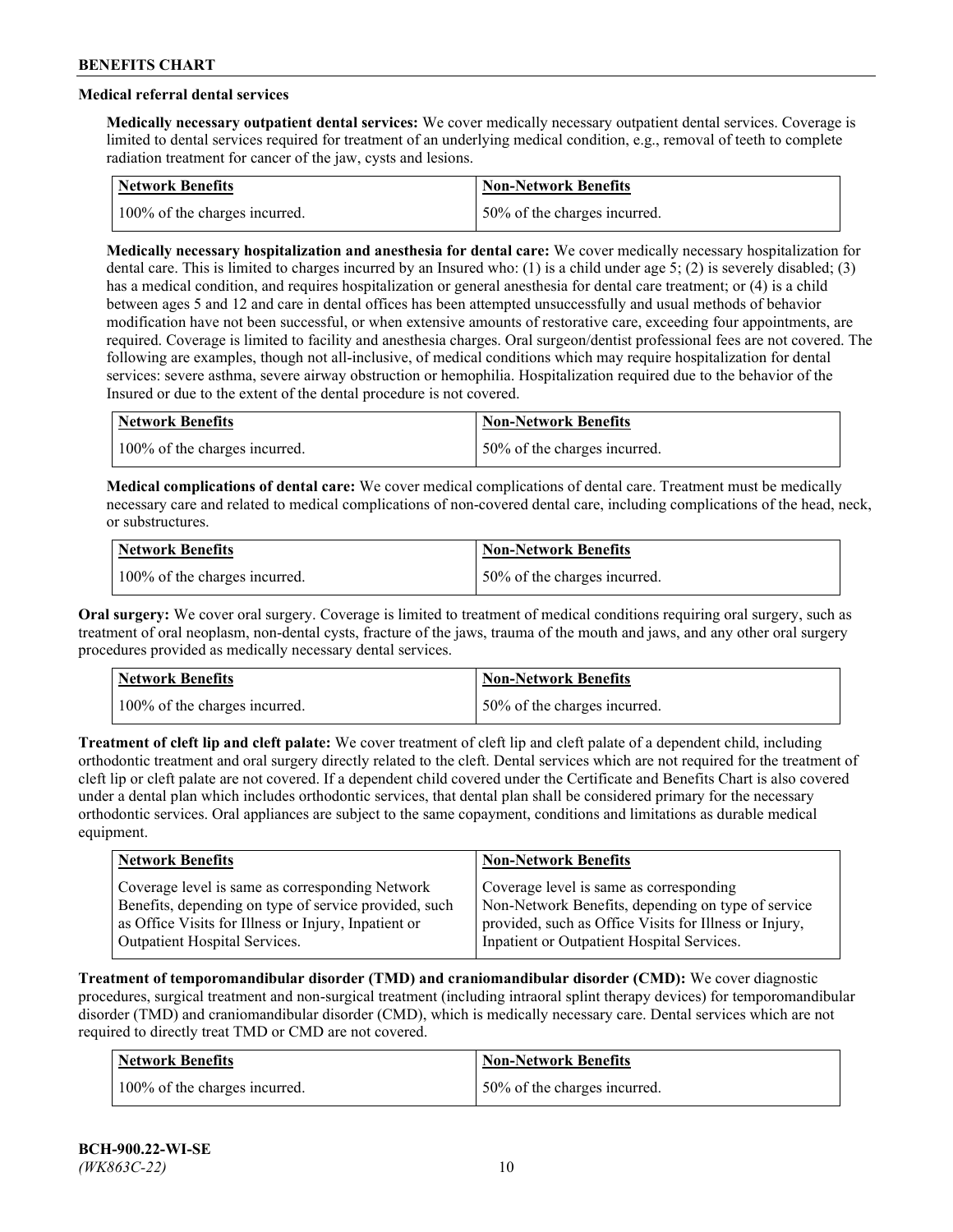# **Not Covered:**

- Dental treatment, procedures or services not listed in this Benefits Chart.
- Accident-related dental services if treatment is: (1) provided to teeth which are not sound and natural; (2) to teeth which have been restored; (3) initiated beyond six months from the date of the injury; (4) received beyond the initial treatment or restoration; or (5) received beyond 24 months from the date of injury.
- Oral surgery to remove wisdom teeth.
- Orthognathic treatment or procedures and all related services.
- See "Services Not Covered" in the Certificate.

## **DIABETES AND HYPERTENSION DISEASE MANAGEMENT PROGRAM**

### **Covered Services:**

If you meet criteria for coverage, you may qualify for the Diabetes and/or Hypertension Disease Management Program.

The program covers group health coaching which focuses on weight loss, exercise, behavior modification and health education through Omada Health.

| <b>Network Benefits</b>                                     | <b>Non-Network Benefits</b> |
|-------------------------------------------------------------|-----------------------------|
| 100% of the charges incurred.<br>Deductible does not apply. | Not applicable.             |

## **Not Covered:**

See "Services Not Covered" in the Certificate.

# **DIABETIC EQUIPMENT AND SUPPLIES**

### **Covered Services:**

We cover physician prescribed medically appropriate and necessary drugs and supplies used in the management and treatment of diabetes for Insureds with gestational, Type I or Type II diabetes including durable diabetic equipment and disposable supplies, as described below.

Certain items are only covered if your condition meets our coverage criteria and obtained through an authorized vendor. For more information on what we cover and any prior authorization requirements, call Member Services or log on to your "*my*HealthPartners" account at [healthpartners.com.](http://www.healthpartners.com/)

Insulin and medications for diabetes are covered as outpatient drugs under the "Prescription Drug Services" section.

**Pumps and pump supplies.** These include diabetic insulin pumps, diabetic infusion pumps and infusion pump supplies such as infusion sets, tubing, connectors and syringe reservoirs.

| <b>Network Benefits</b>                                                                 | <b>Non-Network Benefits</b>  |
|-----------------------------------------------------------------------------------------|------------------------------|
| Pumps received at a pharmacy:<br>100% of the charges incurred.                          | 50% of the charges incurred. |
| Pumps received from a non-pharmacy<br>approved vendor:<br>100% of the charges incurred. |                              |

## **All other durable equipment and diabetic supplies**

Durable Diabetic Equipment and Supplies. These include continuous glucose monitoring system (CGMS), transmitter, sensors and receivers, diabetic blood glucose monitors and control/calibrating solutions (for checking accuracy or testing equipment and test strips).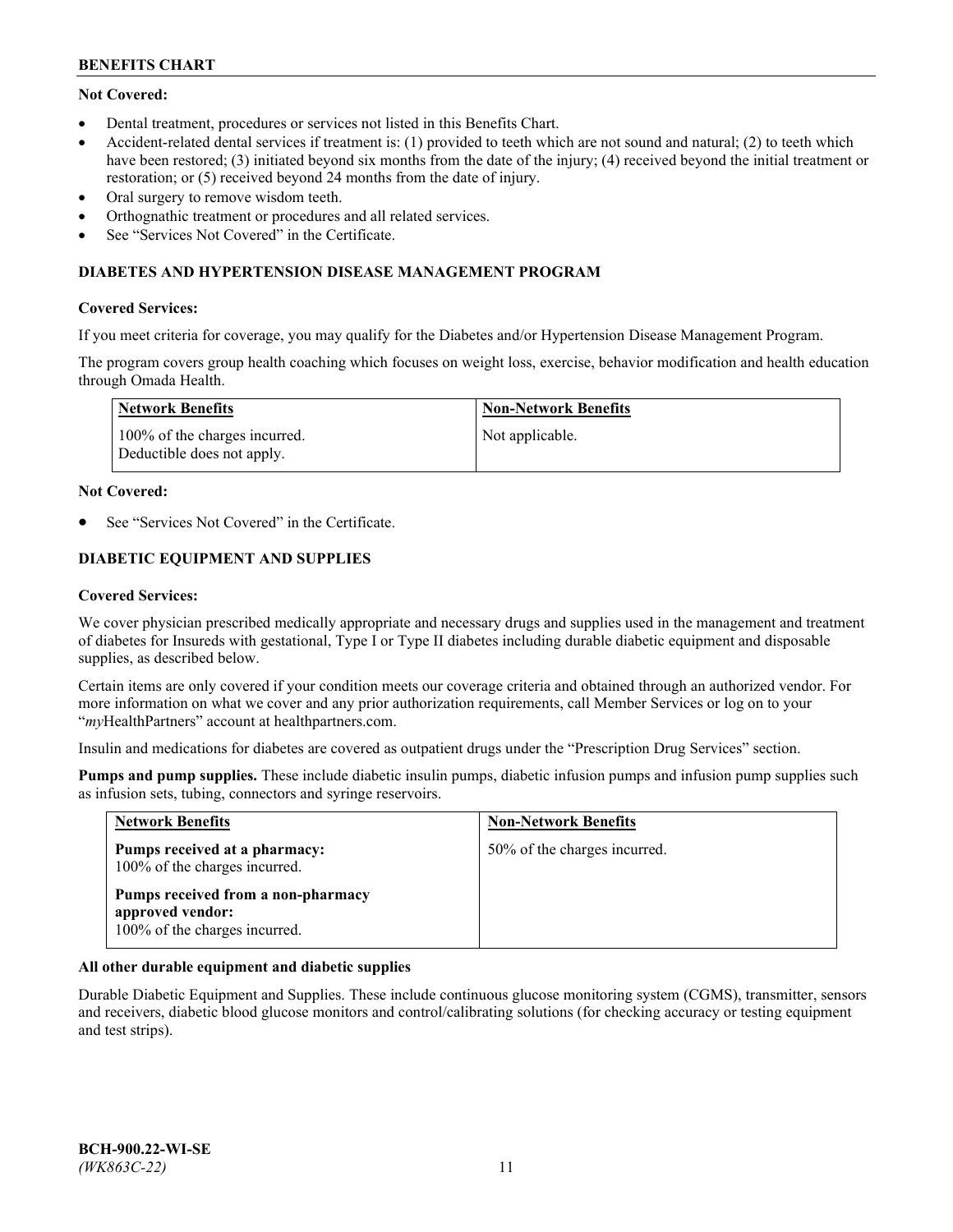Disposable Diabetic Supplies. These are one-time use supplies, including syringes, lancets, lancet devices, blood and urine ketone test strips, and needles.

Certain diabetic supplies and equipment must be purchased at a pharmacy.

| <b>Network Benefits</b>                                                                                               | <b>Non-Network Benefits</b>  |
|-----------------------------------------------------------------------------------------------------------------------|------------------------------|
| If received through a pharmacy:<br>100% of the charges incurred.                                                      | 50% of the charges incurred. |
| If received through a non-pharmacy provider:<br>100% of the charges incurred if purchased from an<br>approved vendor. |                              |

### **Limitations:**

- No more than a 93-day supply of diabetic supplies are covered and dispensed at a time.
- We require that certain diabetic supplies and equipment be purchased at a pharmacy.
- Diabetic supplies and equipment are limited to certain models and brands.
- Durable medical equipment and supplies must be obtained from or repaired by approved vendors.
- Covered services and supplies are based on established medical policies which are subject to periodic review and modification by the medical directors. Our coverage policy for diabetic supplies includes information on our required models and brands. These medical policies (medical coverage criteria) are available by calling Member Services, or logging on to your "myHealthPartners" account at [healthpartners.com.](http://www.healthpartners.com/)

### **Not Covered:**

- Replacement or repair of any covered items, if the items are (i) damaged or destroyed by misuse, abuse or carelessness, (ii) lost; or (iii) stolen.
- Duplicate or similar items.
- Labor and related charges for repair of any covered items which are more than the cost of replacement by an approved vendor.
- Batteries for monitors and equipment.
- Sales tax, mailing, delivery charges, service call charges.
- See "Services Not Covered" in the Certificate.

# **DIAGNOSTIC IMAGING SERVICES**

#### **Covered Services:**

We cover diagnostic imaging, when ordered by a provider and provided in a clinic or outpatient hospital facility.

For Network Benefits, non-emergent, scheduled outpatient Magnetic Resonance Imaging (MRI) and Computed Tomography (CT) must be provided at a designated facility. Your physician or facility will obtain or verify prior authorization for these services, as needed.

We cover services provided in a clinic or outpatient hospital facility. To see the benefit level for inpatient hospital or skilled nursing facility services, see benefits under "Inpatient Hospital and Skilled Nursing Facility Services".

### **Outpatient magnetic resonance imaging (MRI) and computed tomography (CT)**

| <b>Network Benefits</b>       | <b>Non-Network Benefits</b>  |
|-------------------------------|------------------------------|
| 100% of the charges incurred. | 50% of the charges incurred. |

#### **All other outpatient diagnostic imaging services**

#### **Services for illness or injury**

| <b>Network Benefits</b>       | <b>Non-Network Benefits</b>  |
|-------------------------------|------------------------------|
| 100% of the charges incurred. | 50% of the charges incurred. |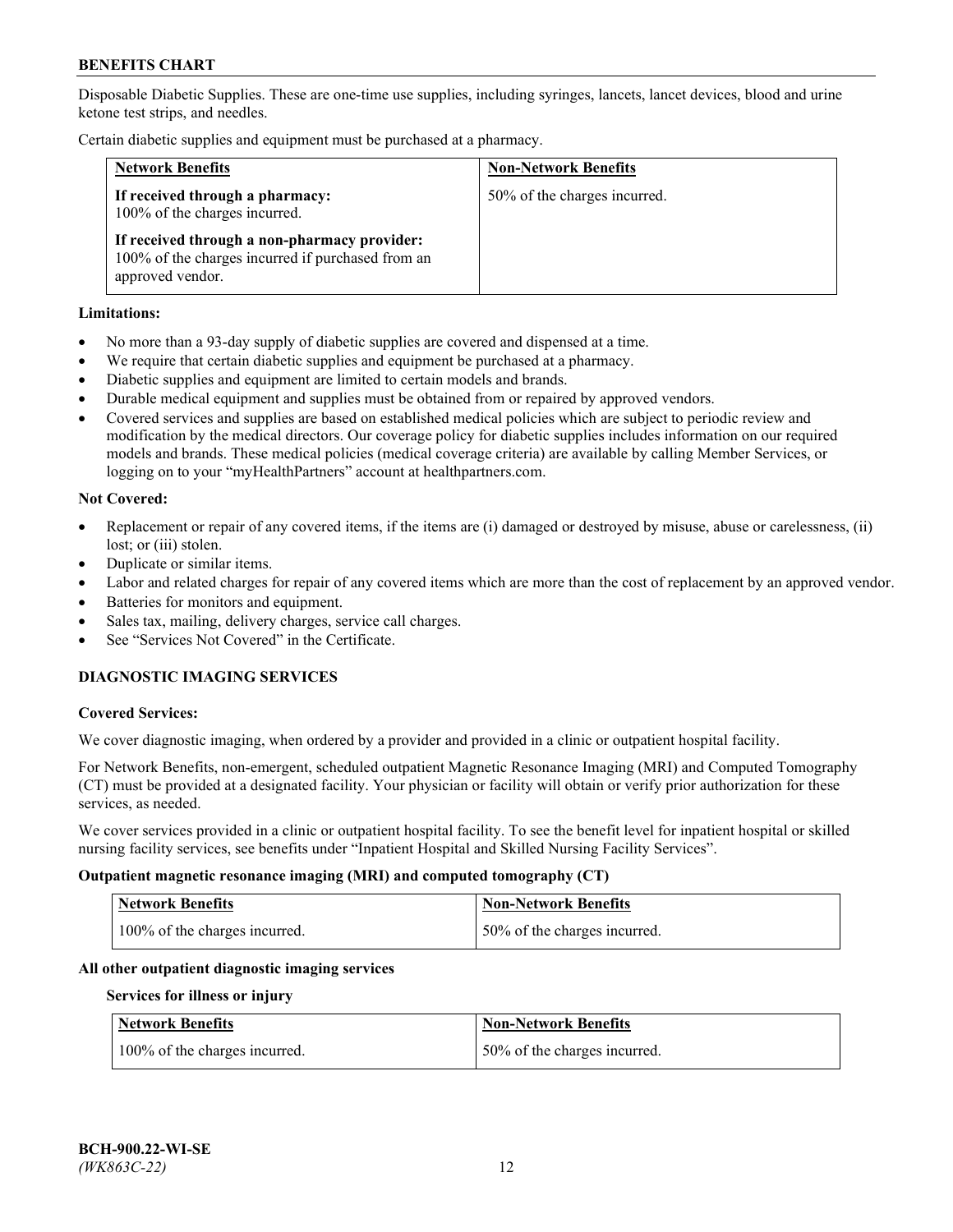### **Preventive services (MRI/CT procedures are not considered preventive)**

Diagnostic imaging services associated with preventive services are covered at the benefit level shown in the "Preventive Services" section of this Benefits Chart.

#### **Not Covered:**

See "Services Not Covered" in the Certificate.

# **DURABLE MEDICAL EQUIPMENT, PROSTHETICS, ORTHOTICS AND SUPPLIES**

#### **Covered Services:**

We cover equipment and services, as described below.

We cover durable medical equipment and services, prosthetics, orthotics and supplies, subject to the limitations below, including certain disposable supplies and enteral feedings.

We cover external hearing aids, cochlear implants, and related treatment prescribed by a physician or by a licensed audiologist for Insureds under 18 years of age who have hearing loss.

We also cover basic hearing aids for Insureds age 18 or older for the correction of a hearing impairment.

Osseointegrated or bone-anchored hearing aids are only covered for Insureds who have hearing loss that is not correctable by any other procedure.

Hearing aids are limited to one basic, standard hearing aid for each ear every three years.

A basic hearing aid is defined as a hearing device that consists of a microphone, amplifier, volume control, battery and receiver, which is up to date using the latest technology. It does not include upgrades above and beyond the functionality of a basic hearing aid, including, but not limited to, hearing improvements for group settings, background noise, Bluetooth/remote control functionality, or extended warranties. Charges for upgrades above the cost of a basic, standard hearing aid are not covered.

Diabetic equipment and supplies are covered under the "Diabetic Equipment and Supplies" section.

#### **Special dietary treatment for phenylketonuria (PKU) if it meets our medical coverage criteria**

| <b>Network Benefits</b>       | <b>Non-Network Benefits</b>  |
|-------------------------------|------------------------------|
| 100% of the charges incurred. | 50% of the charges incurred. |

#### **Oral amino acid based elemental formula if it meets our medical coverage criteria**

| Network Benefits              | Non-Network Benefits         |
|-------------------------------|------------------------------|
| 100% of the charges incurred. | 50% of the charges incurred. |

#### **All other durable medical equipment, prosthetics, orthotics and supplies**

| <b>Network Benefits</b>       | <b>Non-Network Benefits</b>  |
|-------------------------------|------------------------------|
| 100% of the charges incurred. | 50% of the charges incurred. |

#### **Limitations:**

Coverage of durable medical equipment is limited by the following:

- Payment will not exceed the cost of an alternate piece of equipment or service that is effective and medically necessary.
- For prosthetic benefits, other than oral appliances for cleft lip and cleft palate, payment will not exceed the cost of an alternate piece of equipment or service that is effective, medically necessary and enables Insureds to conduct standard activities of daily living.
- We reserve the right to determine if an item will be approved for rental vs. purchase.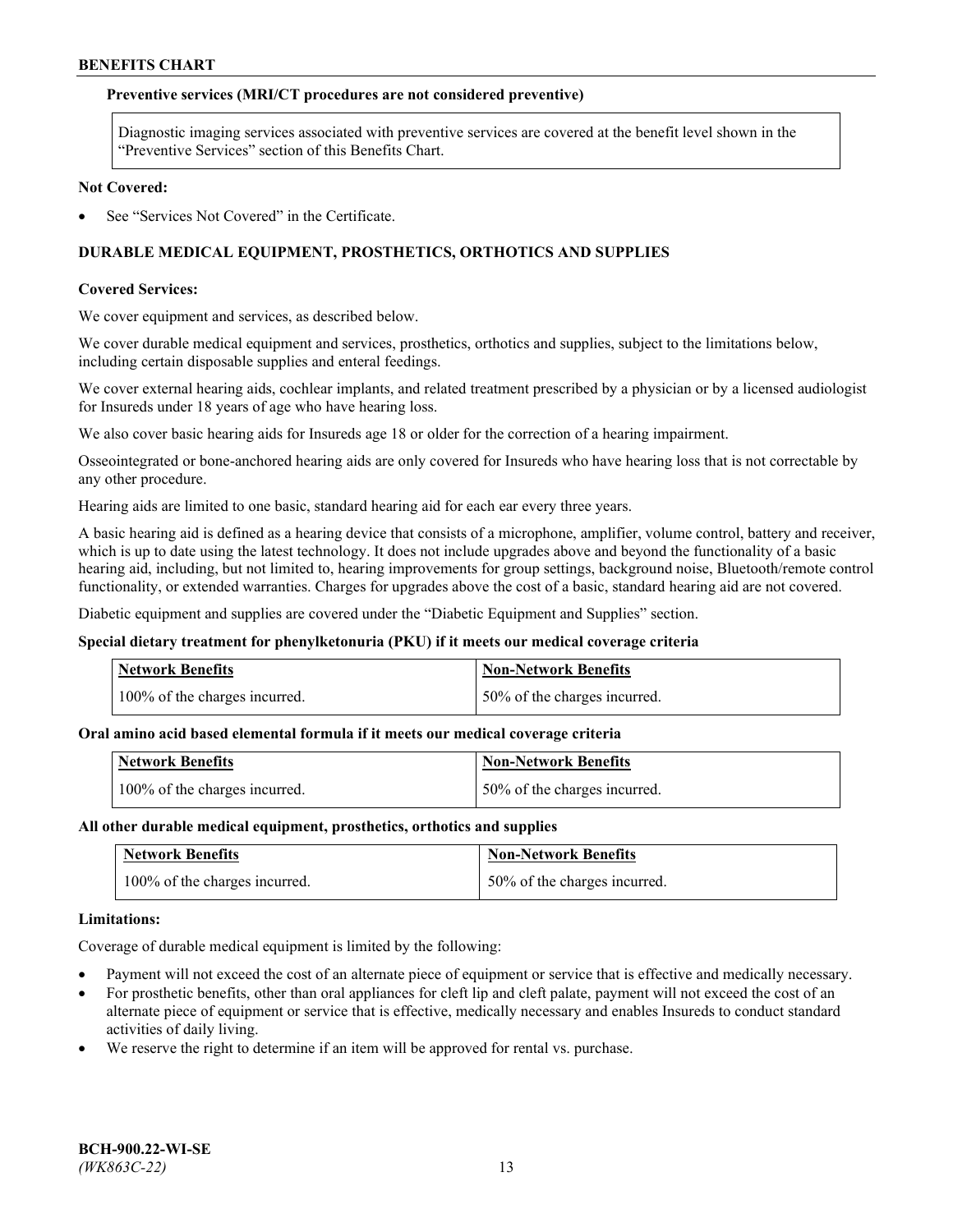- Durable medical equipment and supplies must be obtained from or repaired by approved vendors.
- Covered services and supplies are based on established medical policies which are subject to periodic review and modification by the medical or dental directors. Our medical policy for diabetic supplies includes information on our required models and brands. These medical policies (medical coverage criteria) are available by calling Member Services, or logging on to your "*my*HealthPartners" account a[t healthpartners.com.](http://www.healthpartners.com/)

# **Not Covered:**

Items which are not eligible for coverage include, but are not limited to:

- Replacement or repair of any covered items, if the items are (i) damaged or destroyed by misuse, abuse or carelessness, (ii) lost; or (iii) stolen.
- Duplicate or similar items.
- Labor and related charges for repair of any covered items which are more than the cost of replacement by an approved vendor.
- Sales tax, mailing, delivery charges, service call charges.
- Items which are primarily educational in nature or for hygiene, vocation, comfort, convenience or recreation.
- Communication aids or devices: equipment to create, replace or augment communication abilities including, but not limited to, speech processors, receivers, communication boards, or computer or electronic assisted communication.
- Implantable and osseointegrated or bone-anchored hearing aids and their fitting, except as specifically described in this Benefits Chart. This exclusion does not apply to cochlear implants.
- Eyeglasses, contact lenses and their fitting, measurement and adjustment, except as specifically described in this Benefits Chart.
- Hair prostheses (wigs).
- Household equipment which primarily has customary uses other than medical, such as, but not limited to, exercise cycles, air purifiers, central or unit air conditioners, water purifiers, non-allergenic pillows, mattresses or waterbeds.
- Household fixtures including, but not limited to, escalators or elevators, ramps, swimming pools and saunas.
- Modifications to the structure of the home including, but not limited to, wiring, plumbing or charges for installation of equipment.
- Vehicle, car or van modifications including, but not limited to, hand brakes, hydraulic lifts and car carrier.
- Rental equipment while owned equipment is being repaired by non-contracted vendors, beyond one month rental of medically necessary equipment.
- Other equipment and supplies, including but not limited to assistive devices, that we determine are not eligible for coverage.
- See "Services Not Covered" in the Certificate.

# **EMERGENCY AND URGENTLY NEEDED CARE SERVICES**

## **Covered Services:**

We cover services for emergency care and urgently needed care if the services are otherwise eligible for coverage under the Certificate.

**Urgently needed care.** These are services to treat an unforeseen illness or injury that:

- are required in order to prevent a serious deterioration in your health; and
- cannot be delayed until the next available clinic or office hours.

| <b>Network Benefits</b>       | <b>Non-Network Benefits</b> |
|-------------------------------|-----------------------------|
| 100% of the charges incurred. | See Network Benefits.       |

**Emergency care.** These are services to treat:

- the sudden, unexpected onset of illness or injury which, if left untreated or unattended until the next available clinic or office hours, would result in hospitalization; or
- a condition requiring professional health services immediately necessary to preserve life or stabilize health.

Emergency care includes emergency services as defined in Division BB, Title I, Section 102 of the Consolidated Appropriations Act of 2021.

When reviewing claims for coverage of emergency services, our medical director will take into consideration a reasonable layperson's belief that the circumstances required immediate medical care that could not wait until the next working day or next available clinic appointment.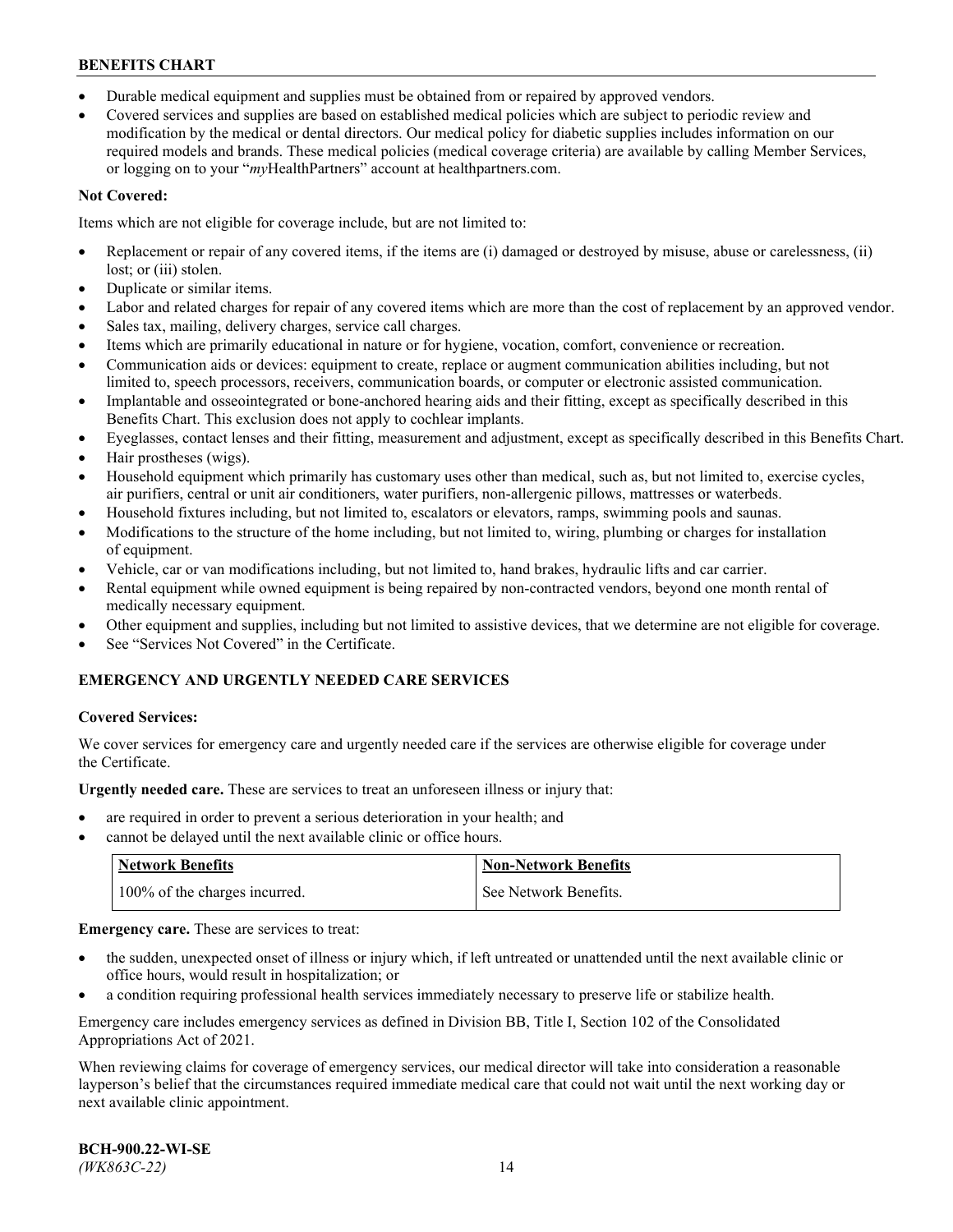### **Emergency care in a hospital emergency room, including professional services of a physician**

| <b>Network Benefits</b>       | <b>Non-Network Benefits</b> |
|-------------------------------|-----------------------------|
| 100% of the charges incurred. | See Network Benefits.       |

#### **Inpatient emergency care in a hospital**

| <b>Network Benefits</b>       | <b>Non-Network Benefits</b> |
|-------------------------------|-----------------------------|
| 100% of the charges incurred. | See Network Benefits.       |

### **Not Covered:**

• See "Services Not Covered" in the Certificate.

# **GENE THERAPY**

## **Covered Services:**

We cover gene therapy treatment if it meets our medical coverage criteria.

| <b>Network Benefits</b>                                                                                                                                                                                 | <b>Non-Network Benefits</b> |
|---------------------------------------------------------------------------------------------------------------------------------------------------------------------------------------------------------|-----------------------------|
| Coverage level is same as corresponding Network<br>Benefits, depending on type of service provided such as<br>Office Visits for Illness or Injury, Inpatient or<br><b>Outpatient Hospital Services.</b> | No coverage.                |

### **Limitations:**

- Gene therapy must be provided by a designated provider.
- Specific types of gene therapy are limited to therapies and conditions specified in our medical coverage criteria.

# **Not Covered:**

See "Services Not Covered" in the Certificate.

# **HEALTH EDUCATION**

## **Covered Services:**

We cover education for preventive services and education for the management of chronic health problems (such as diabetes).

| <b>Network Benefits</b>                                     | <b>Non-Network Benefits</b>  |
|-------------------------------------------------------------|------------------------------|
| 100% of the charges incurred.<br>Deductible does not apply. | 50% of the charges incurred. |

#### **Not Covered:**

See "Services Not Covered" in the Certificate.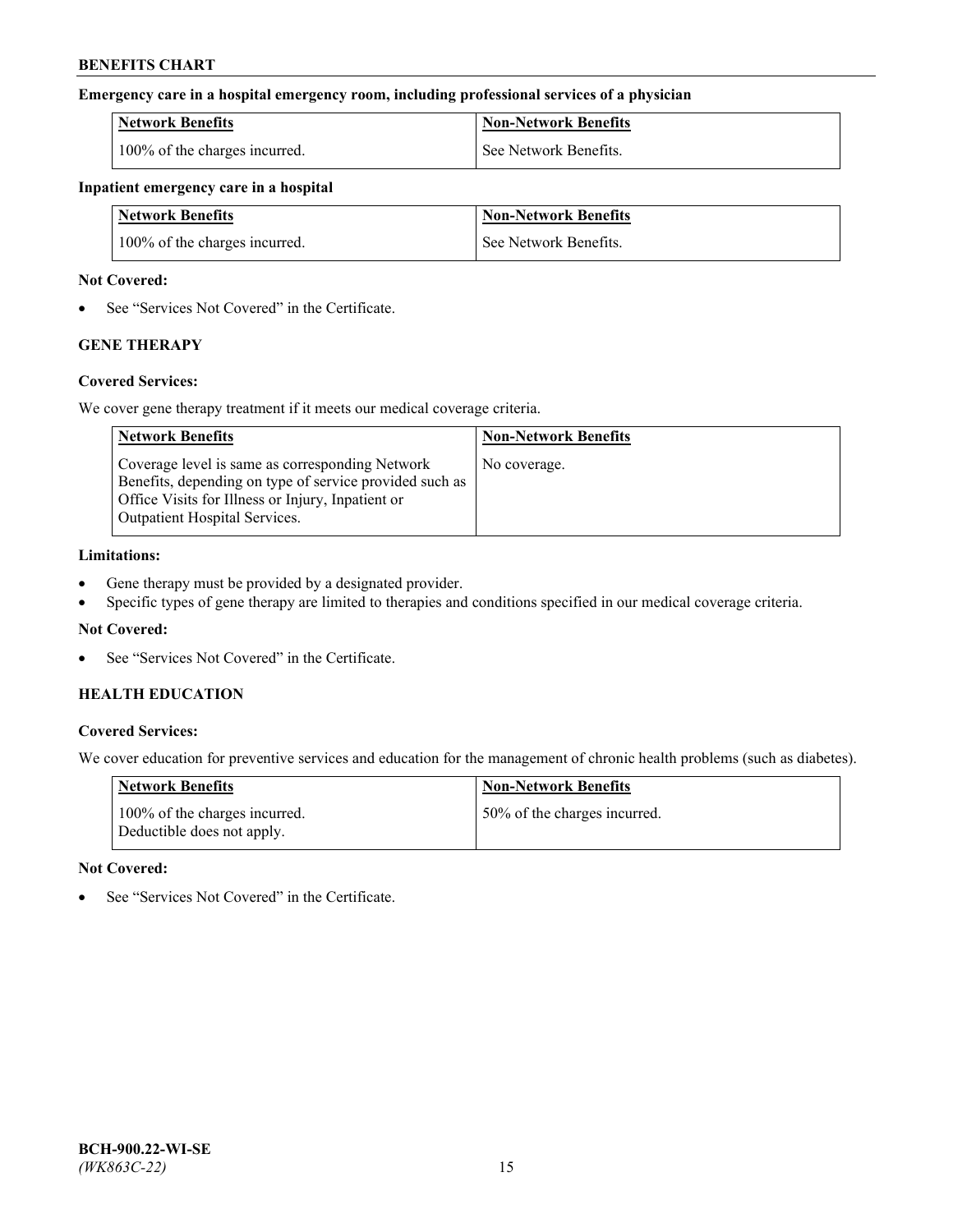# **HOME-BASED COMPREHENSIVE HEALTH RISK ASSESSMENT**

### **Covered Services:**

If you meet our criteria for coverage, you may qualify for our home-based comprehensive health risk assessment program. The program covers a health assessment with a designated nurse practitioner.

| Network Benefits                                            | <b>Non-Network Benefits</b> |
|-------------------------------------------------------------|-----------------------------|
| 100% of the charges incurred.<br>Deductible does not apply. | No coverage.                |

### **Not Covered:**

See "Services Not Covered" in the Certificate.

# **HOME HEALTH SERVICES**

### **Covered Services:**

We cover skilled nursing services, physical therapy, occupational therapy, speech therapy, respiratory therapy and other therapeutic services, non-routine prenatal and postnatal services, routine postnatal well child visits as described in our medical coverage criteria, phototherapy services for newborns, home health aide services and other eligible home health services when provided in your home, if you are homebound (i.e., unable to leave home without considerable effort due to a medical condition). Lack of transportation does not constitute homebound status. For phototherapy services for newborns and high risk prenatal services, supplies and equipment are included.

We cover total parenteral nutrition/intravenous ("TPN/IV") therapy, equipment, supplies and drugs in connection with IV therapy. IV line care kits are covered under Durable Medical Equipment.

We cover palliative care benefits. Palliative care includes symptom management, education and establishing goals of care. We waive the requirement that you be homebound for a limited number of home visits for palliative care (as shown in this Benefits Chart), if you have a life-threatening, non-curable condition which has a prognosis of survival of two years or less. Additional palliative care visits are eligible under the home health services benefit if you are homebound and meet all other requirements defined in this section.

You do not need to be homebound to receive total parenteral nutrition/intravenous ("TPN/IV") therapy.

Home health services are eligible and covered only when:

- medically necessary; and
- provided as rehabilitative care, terminal care or maternity care; and
- ordered by a physician, and included in the written home care plan.

## **Physical therapy, occupational therapy, speech therapy, respiratory therapy, home health aide services and palliative care**

| <b>Network Benefits</b>       | <b>Non-Network Benefits</b>  |
|-------------------------------|------------------------------|
| 100% of the charges incurred. | 50% of the charges incurred. |

**TPN/IV therapy, skilled nursing services, non-routine prenatal/postnatal services, and phototherapy**

| Network Benefits              | Non-Network Benefits         |
|-------------------------------|------------------------------|
| 100% of the charges incurred. | 50% of the charges incurred. |

Each 24-hour visit (or shifts up to 24-hour visits) equals one visit and counts toward the Maximum visits for all other services shown below. Any visit that lasts less than 24 hours regardless of the length of the visit, will count as one visit toward the Maximum visits for all other services shown below. All visits must be medically necessary and benefit eligible.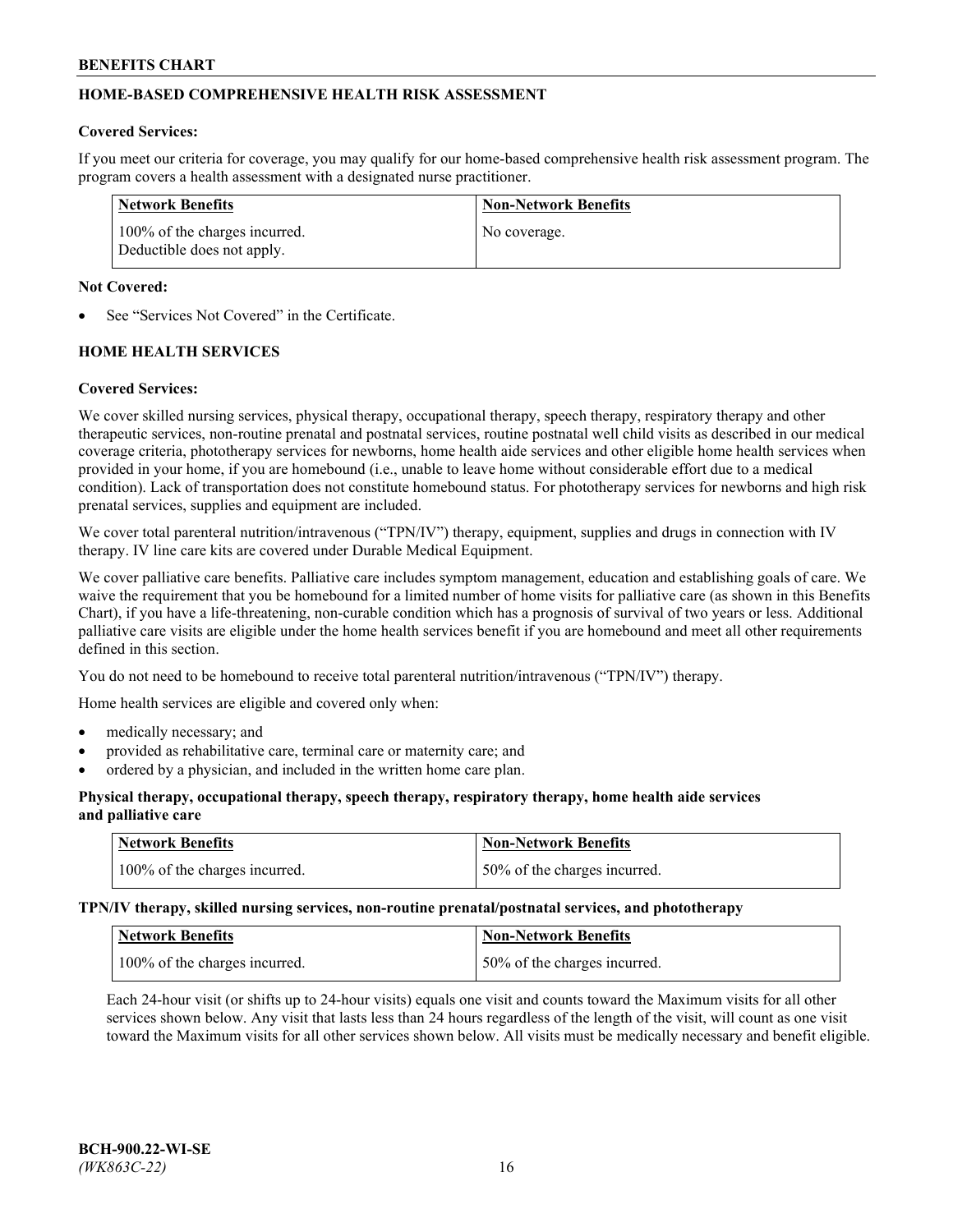## **Routine postnatal well child visit**

| <b>Network Benefits</b>                                     | <b>Non-Network Benefits</b>  |
|-------------------------------------------------------------|------------------------------|
| 100% of the charges incurred.<br>Deductible does not apply. | 50% of the charges incurred. |

#### **Maximum visits for palliative care**

If you are eligible to receive palliative care in the home and you are not homebound, there is a maximum of 12 visits per calendar year.

### **Maximum visits for all services other than palliative care**

| <b>Network Benefits</b>      | <b>Non-Network Benefits</b>  |
|------------------------------|------------------------------|
| 60 visits per calendar year. | 30 visits per calendar year. |

Each visit provided under the Network Benefits and Non-Network Benefits counts toward the maximums shown under both Maximum visits sections. The routine postnatal well child visits do not count toward the visit limit.

#### **Limitations:**

- Home health services are not provided as a substitute for a primary caregiver in the home or as relief (respite) for a primary caregiver in the home. We will not reimburse family members or residents in your home for the above services.
- A service shall not be considered a skilled nursing service merely because it is performed by, or under the direct supervision of, a licensed nurse. Where a service (such as tracheotomy suctioning or ventilator monitoring) or like services, can be safely and effectively performed by a non-medical person (or self-administered), without the direct supervision of a licensed nurse, the service shall not be regarded as a skilled nursing service, whether or not a skilled nurse actually provides the service. The unavailability of a competent person to provide a non-skilled service shall not make it a skilled service when a skilled nurse provides it. Only the skilled nursing component of so-called "blended" services (i.e. services which include skilled and non-skilled components) are covered under this Benefits Chart.

#### **Not Covered:**

- Financial or legal counseling services.
- Housekeeping or meal services in your home.
- Private duty nursing services.
- Services provided by a family member or enrollee, or a resident in the enrollee's home.
- Vocational rehabilitation and recreational or educational therapy. Recreation therapy is therapy provided solely for the purpose of recreation, including, but not limited to: (a) requests for physical therapy or occupational therapy to improve athletic ability, and (b) braces or guards to prevent sports injuries.
- See "Services Not Covered" in the Certificate.

# **HOME HOSPICE SERVICES**

#### **Applicable Definitions:**

**Part-time.** This is up to two hours of service per day, more than two hours is considered continuous care.

**Continuous Care.** This is from two to twelve hours of service per day provided by a registered nurse, licensed practical nurse, or home health aide, during a period of crisis in order to maintain a terminally ill patient at home.

**Appropriate Facility.** This is a nursing home, hospice residence, or other inpatient facility.

**Custodial Care Related to Hospice Services.** This means providing assistance in the activities of daily living and the care needed by a terminally ill patient which can be provided by primary caregiver (i.e., family member or friend) who is responsible for the patient's home care.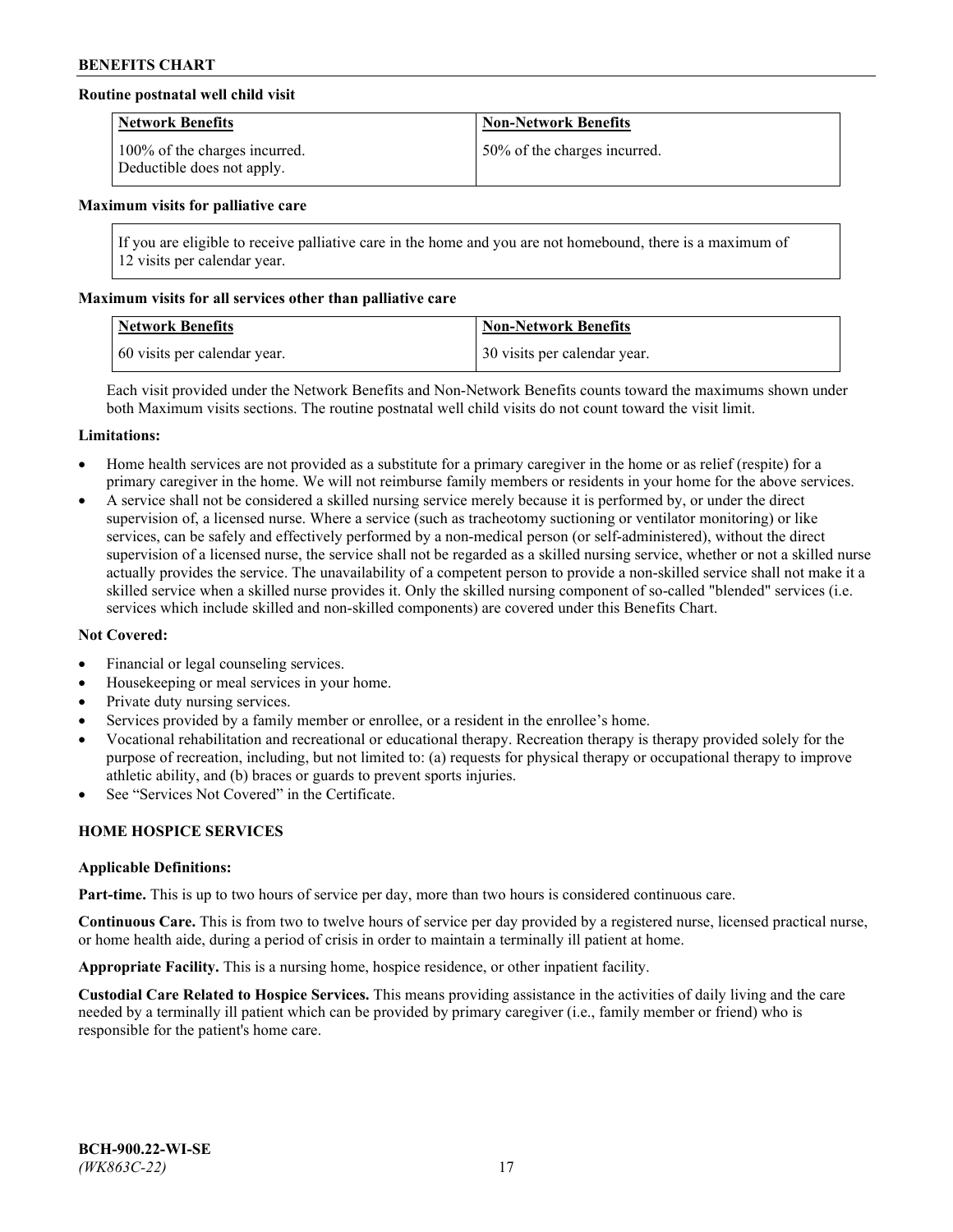## **Covered Services:**

**Home hospice program.** We cover the services described below if you are terminally ill and accepted as a home hospice program participant. You must meet the eligibility requirements of the program, and elect to receive services through the home hospice program. The services will be provided in your home, with inpatient care available when medically necessary as described below. If you elect to receive hospice services, you do so in lieu of curative treatment for your terminal illness for the period you are enrolled in the home hospice program.

**Eligibility:** In order to be eligible to be enrolled in the home hospice program, you must: (1) be a terminally ill patient (prognosis of six months or less); (2) have chosen a palliative treatment focus (i.e., emphasizing comfort and supportive services rather than treatment attempting to cure the disease or condition); and (3) continue to meet the terminally ill prognosis as reviewed by our medical director or his or her designee over the course of care. You may withdraw from the home hospice program at any time.

**Eligible services:** Hospice services include the following services provided in accordance with an approved hospice treatment plan.

- Home health services:
	- o Part-time care provided in your home by an interdisciplinary hospice team (which may include a physician, nurse, social worker, and spiritual counselor) and medically necessary home health services are covered.
	- o One or more periods of continuous care in your home or in a setting which provides day care for pain or symptom management, when medically necessary, will be covered.
- Inpatient services: We cover medically necessary inpatient services.
- Other services:
	- o Respite care is covered for care in your home or in an appropriate facility, to give your primary caregivers (i.e., family members or friends) rest and/or relief when necessary in order to maintain a terminally ill patient at home.
	- o Medically necessary medications for pain and symptom management.
	- o Semi-electric hospital beds and other durable medical equipment are covered.
	- Emergency and non-emergency care is covered.

| Network Benefits              | <b>Non-Network Benefits</b>  |
|-------------------------------|------------------------------|
| 100% of the charges incurred. | 50% of the charges incurred. |

Respite care is limited to 5 days per episode, and respite care and continuous care combined are limited to 30 days.

### **Not Covered:**

- Financial or legal counseling services.
- Housekeeping or meal services in your home.
- Custodial or maintenance care related to hospice services, whether provided in the home or in a nursing home.
- Any service not specifically described as covered services under this home hospice services benefits.
- Any services provided by members of your family or residents in your home.
- See "Services Not Covered" in the Certificate.

## **HOSPITAL AND SKILLED NURSING FACILITY SERVICES**

#### **Covered Services:**

We cover services as described below.

#### **Medical or surgical hospital services**

**Inpatient hospital services:** We cover the following medical or surgical services, for the treatment of acute illness or injury, which require the level of care only provided in an acute care facility. These services must be authorized by a physician.

Inpatient hospital services include: room and board; the use of operating or maternity delivery rooms; intensive care facilities; newborn nursery facilities; general nursing care, anesthesia, laboratory and diagnostic imaging services, radiation therapy, physical therapy, prescription drugs or other medications administered during treatment, blood and blood products (unless replaced), and blood derivatives, and other diagnostic or treatment related hospital services; physician and other professional medical and surgical services provided while in the hospital, including gender confirmation surgery that meets medical coverage criteria.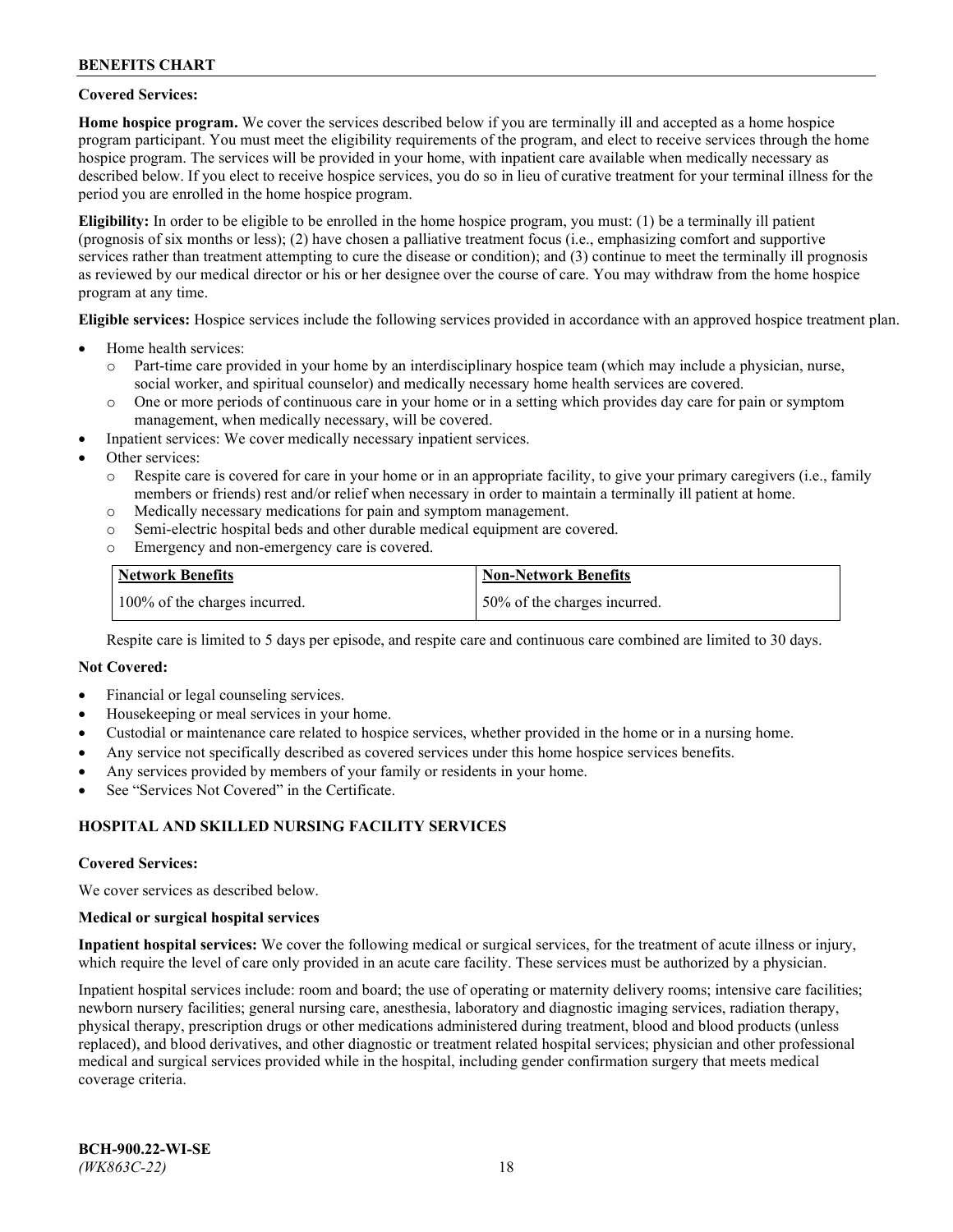We cover, following a vaginal delivery, a minimum of 48 hours of inpatient care for the mother and newborn child. We cover, following a caesarean section delivery, a minimum of 96 hours of inpatient care for the mother and newborn child.

Group health plans and health insurance issuers generally may not, under Federal law, restrict benefits for any hospital length of stay in connection with childbirth for the mother of newborn child to less than 48 hours following a vaginal delivery, or less than 96 hours following a caesarean section. However, Federal law generally does not prohibit the mother's or newborn's attending provider, after consulting with the mother, from discharging the mother or her newborn earlier than 48 hours (or 96 hours as applicable). In any case plans and issuers may not, under Federal law, require that a provider obtain authorization from the plan or the insurance issuer for prescribing a length of stay not in excess of 48 hours (or 96 hours).

| Network Benefits              | <b>Non-Network Benefits</b>  |
|-------------------------------|------------------------------|
| 100% of the charges incurred. | 50% of the charges incurred. |

Each Insured's admission or confinement, including that of a newborn child, is separate and distinct from the admission or confinement of any other Insured.

**Outpatient hospital, ambulatory care or surgical facility services:** We cover the following medical and surgical services, for diagnosis or treatment of illness or injury on an outpatient basis. These services must be authorized by a physician.

Outpatient services include: use of operating rooms, maternity delivery rooms or other outpatient departments, rooms or facilities; and the following outpatient services: general nursing care, anesthesia, laboratory and diagnostic imaging services, radiation therapy, physical therapy, drugs administered during treatment, blood and blood products (unless replaced), and blood derivatives, and other diagnostic or treatment related outpatient services; physician and other professional medical and surgical services provided while an outpatient, including colonoscopies (starting at age 50, or under age 50 for people at high risk of colorectal cancer), and gender confirmation surgery that meets medical coverage criteria.

For Network Benefits, non-emergent, scheduled outpatient Magnetic Resonance Imaging (MRI) and Computed Tomography (CT) must be provided at a designated facility. Your physician or facility will obtain or verify prior authorization for these services, as needed.

To see the benefit level for diagnostic imaging services, laboratory services and physical therapy, see benefits under Diagnostic Imaging Services, Laboratory Services and Physical Therapy in this Benefits Chart.

| <b>Network Benefits</b>       | <b>Non-Network Benefits</b>  |
|-------------------------------|------------------------------|
| 100% of the charges incurred. | 50% of the charges incurred. |

## **Skilled nursing facility care:**

We cover room and board, daily skilled nursing and related ancillary services for post-acute treatment and rehabilitative care of illness or injury that meets medical coverage criteria. Rehabilitation services are limited to services where significant measurable progress is expected to occur within a reasonable period of time.

| Network Benefits                             | <b>Non-Network Benefits</b>                  |
|----------------------------------------------|----------------------------------------------|
| 100% of the charges incurred.                | 50% of the charges incurred.                 |
| Limited to a 30-day maximum per confinement. | Limited to a 30-day maximum per confinement. |

Each day of services provided under the Network Benefits and Non-Network Benefits, combined, applies toward the maximum shown above.

## **Not Covered:**

- Services for items for personal convenience, such as television rental, are not covered.
- See "Services Not Covered" in the Certificate.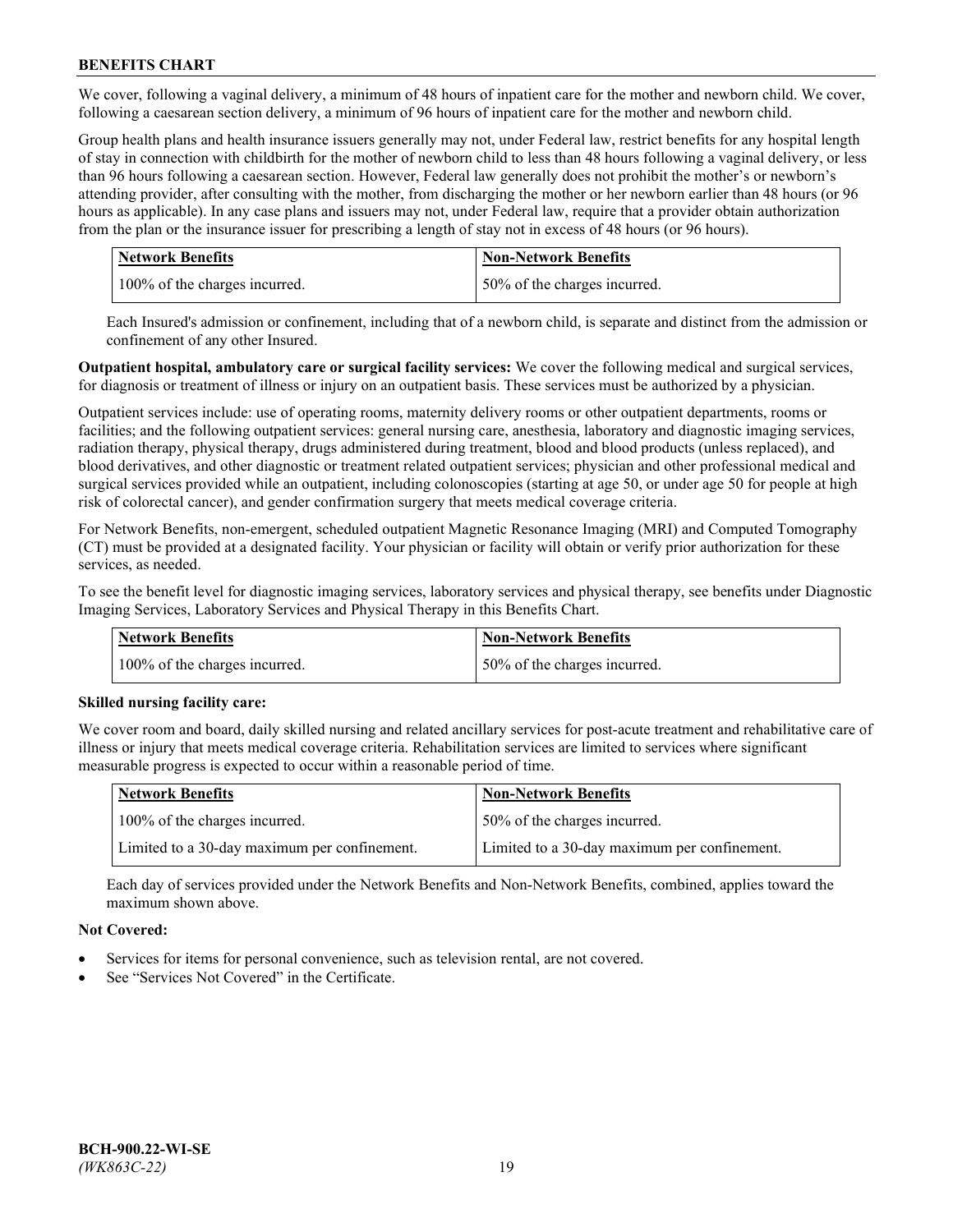# **INFERTILITY DIAGNOSIS**

# **Covered Services:**

We cover the diagnosis of infertility. These services include diagnostic procedures and tests provided in connection with an infertility evaluation, office visits and consultations to diagnose infertility.

| <b>Network Benefits</b>       | <b>Non-Network Benefits</b>  |
|-------------------------------|------------------------------|
| 100% of the charges incurred. | 50% of the charges incurred. |

Coverage is limited to office visits and consultations to diagnose infertility. Treatment is not covered.

# **Not Covered:**

- Infertility/fertility treatment, including, but not limited to, office visits, laboratory services, diagnostic imaging services and fertility drugs; reversal of sterilization; and sperm, ova or embryo acquisition, retrieval or storage; however, we cover office visits and consultations to diagnose infertility.
- Services related to the establishment of surrogate pregnancy and fees for a surrogate. However, pregnancy and maternity services are covered for an Insured under this Benefits Chart, including a surrogate pregnancy.
- See "Services Not Covered" in the Certificate

# **LABORATORY SERVICES**

## **Covered Services:**

We cover laboratory tests when ordered by a provider and provided in a clinic or outpatient hospital facility. This includes blood tests to detect lead exposure in children between the ages of 6 months and 72 months.

To see the benefit level for inpatient hospital or skilled nursing facility services, see benefits under "Inpatient Hospital and Skilled Nursing Facility Services" in this Benefits Chart.

# **Prostate-specific antigen (PSA) testing**

| <b>Network Benefits</b>       | <b>Non-Network Benefits</b>  |
|-------------------------------|------------------------------|
| 100% of the charges incurred. | 50% of the charges incurred. |

## **All other laboratory services**

**Services for illness or injury**

| <b>Network Benefits</b>       | 'Non-Network Benefits        |
|-------------------------------|------------------------------|
| 100% of the charges incurred. | 50% of the charges incurred. |

## **Preventive services**

Laboratory services associated with preventive services are covered at the benefit level shown in the "Preventive Services" section of this Benefits Chart.

## **Not Covered:**

See "Services Not Covered" in the Certificate.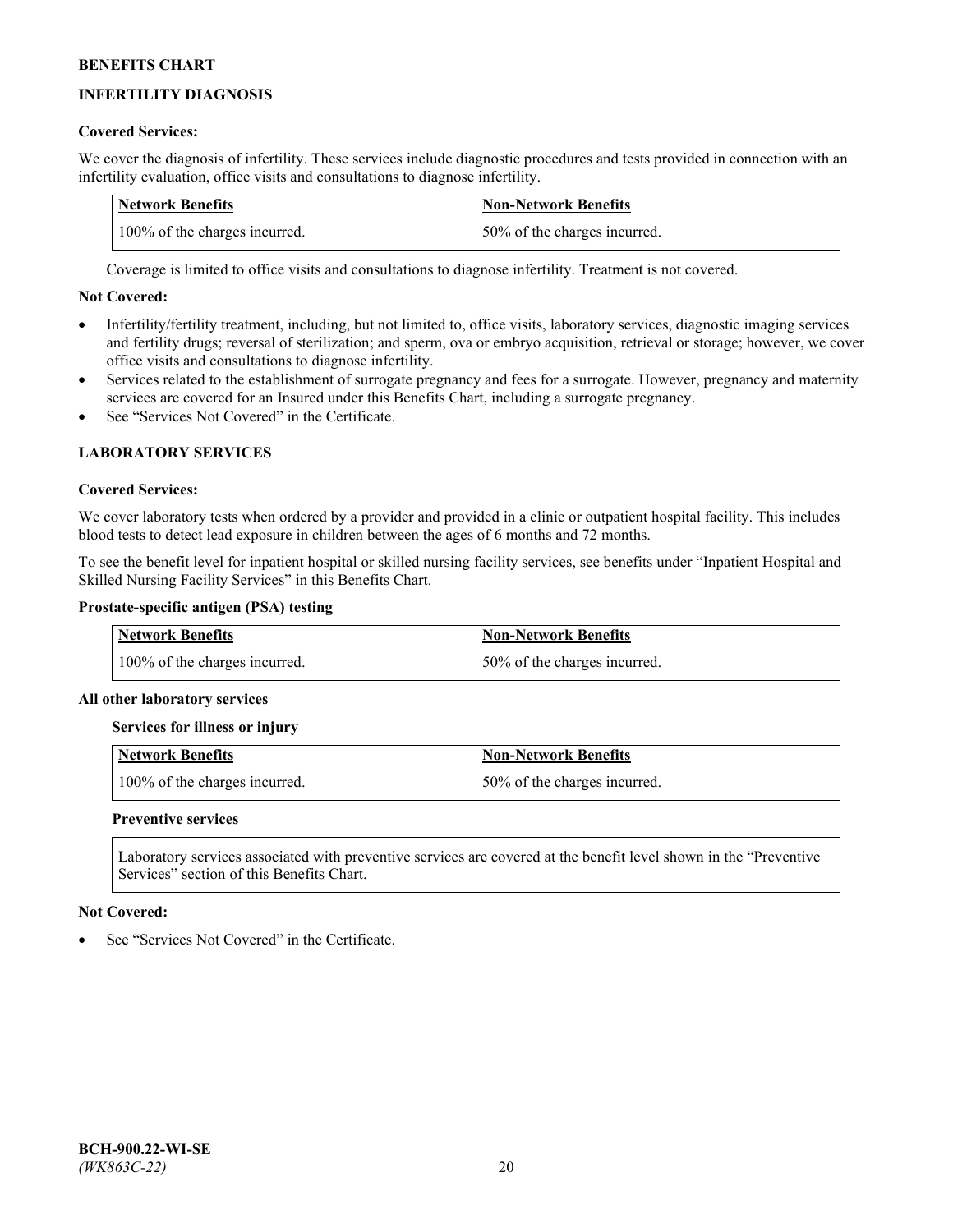# **MASTECTOMY RECONSTRUCTION BENEFIT**

## **Covered Services:**

We cover reconstruction of the breast on which the mastectomy has been performed; surgery and reconstruction of the other breast to produce symmetrical appearance, and prostheses and physical complications of all stages of mastectomy, including lymphedemas.

| <b>Network Benefits</b>                               | <b>Non-Network Benefits</b>                           |
|-------------------------------------------------------|-------------------------------------------------------|
| Coverage level is same as corresponding Network       | Coverage level is same as corresponding Non-Network   |
| Benefits, depending on type of service provided, such | Benefits, depending on type of service provided, such |
| as Office Visits for Illness or Injury, Inpatient or  | as Office Visits for Illness or Injury, Inpatient or  |
| Outpatient Hospital Services.                         | Outpatient Hospital Services.                         |

### **Not Covered:**

See "Services Not Covered" in the Certificate.

# **MEDICATION THERAPY DISEASE MANAGEMENT PROGRAM**

## **Covered Services:**

If you meet our criteria for coverage, you may qualify for our Medication Therapy Disease Management Program.

The program covers consultations with a designated Network pharmacist.

Covered services are based on established medical policies, which are subject to periodic review and modification by the medical directors. These medical policies (medical coverage criteria) are available by calling Member Services, or logging on to your "*my*HealthPartners" account at [healthpartners.com.](http://www.healthpartners.com/)

| Network Benefits                                            | <b>Non-Network Benefits</b> |
|-------------------------------------------------------------|-----------------------------|
| 100% of the charges incurred.<br>Deductible does not apply. | No coverage.                |

### **Not Covered:**

See "Services Not Covered" in the Certificate.

## **OFFICE VISITS FOR ILLNESS OR INJURY**

#### **Covered Services:**

We cover the following when medically necessary: professional medical and surgical services and related supplies, including biofeedback, of physicians and other health care providers; blood and blood products (unless replaced) and blood derivatives.

We cover diagnosis and treatment of illness or injury to the eyes. Where contact or eye glass lenses are prescribed as medically necessary for the post-operative treatment of cataracts or for the treatment of aphakia, acute or chronic corneal pathology, or keratoconus, we cover the initial evaluation, lenses and fitting. Insureds must pay for lens replacement beyond the initial pair.

Services received via video, E-visit or telephone are covered under the "Telehealth/Telemedicine Services" section.

#### **Office visits**

| <b>Network Benefits</b>       | <b>Non-Network Benefits</b>  |
|-------------------------------|------------------------------|
| 100% of the charges incurred. | 50% of the charges incurred. |

**Convenience clinics**

| <b>Network Benefits</b>       | <b>Non-Network Benefits</b>   |
|-------------------------------|-------------------------------|
| 100% of the charges incurred. | 150% of the charges incurred. |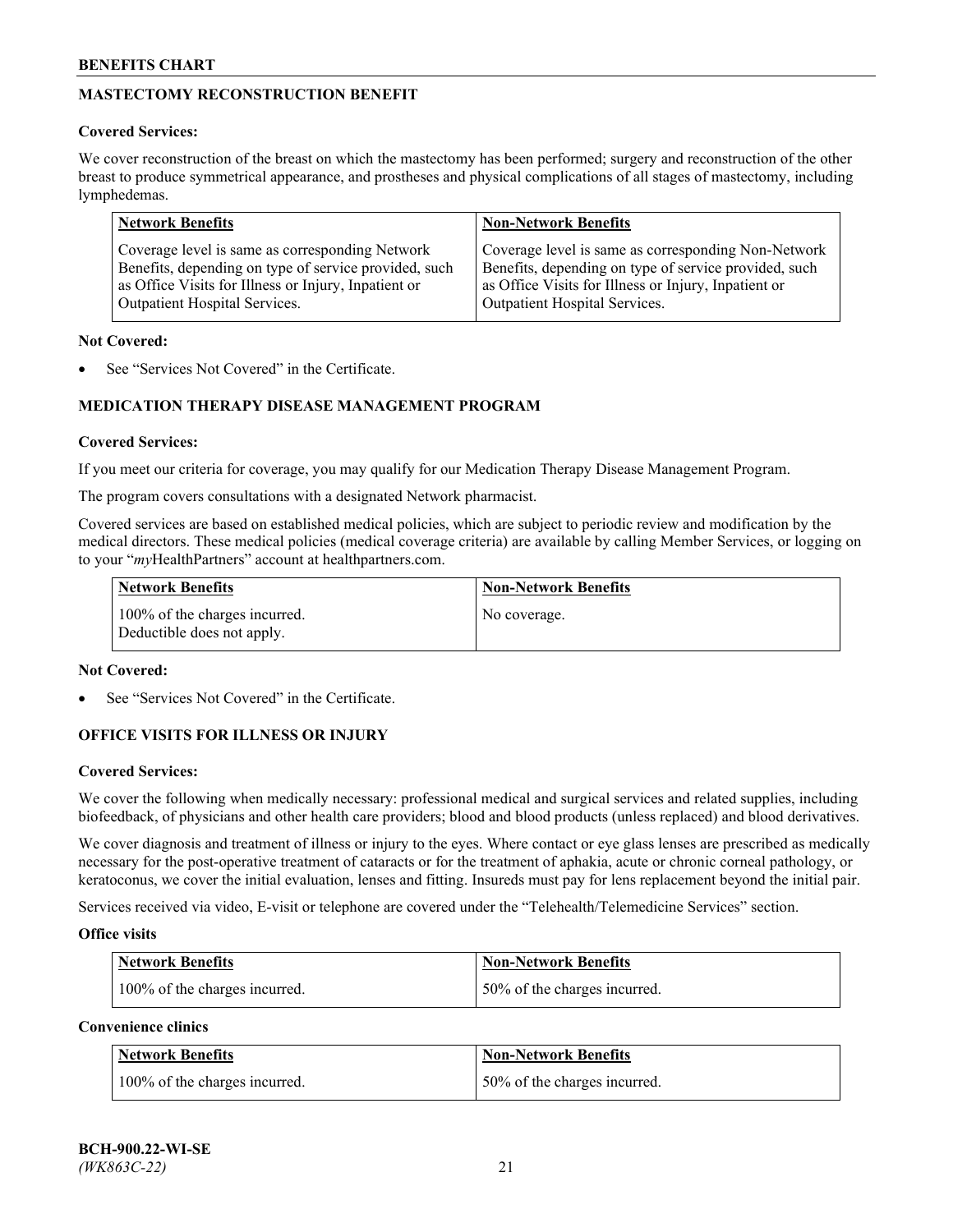## **Injections administered in a physician's office, other than immunizations**

#### **Allergy injections**

| Network Benefits              | Non-Network Benefits         |
|-------------------------------|------------------------------|
| 100% of the charges incurred. | 50% of the charges incurred. |

#### **All other injections**

| <b>Network Benefits</b>       | <b>Non-Network Benefits</b>  |
|-------------------------------|------------------------------|
| 100% of the charges incurred. | 50% of the charges incurred. |

### **Not Covered:**

- Court ordered treatment, except as described in this Benefits Chart. Any resulting court ordered treatment for mental health services will be subject to the Certificate's requirement for medical necessity.
- See "Services Not Covered" in the Certificate.

### **PEDIATRIC EYEWEAR**

### **Covered Services:**

We cover pediatric eyewear for children.

Routine eye exams are covered under the "Preventive Services" section.

| Network Benefits              | <b>Non-Network Benefits</b> |
|-------------------------------|-----------------------------|
| 100% of the charges incurred. | No coverage.                |

### **Limitations:**

- Coverage under this provision will continue until the end of the month in which the child turns age 19.
- Limited to one of the following per calendar year:
	- o one pair of eyeglasses including one set of prescription lenses, frames from our designated eyewear collection and anti-scratch coating; or
	- o one pair of non-disposable contact lenses; or
	- o a one-year supply of disposable contact lenses.
- Contact lens fittings are limited to two per calendar year.

## **Not Covered:**

- Frames that are not included in our designated eyewear collection. However, one pair of lenses will be covered if an Insured chooses frames outside our designated eyewear collection.
- More than one pair of lenses or frames or non-disposable contacts per calendar year, regardless of the reason. This includes replacement of eyeglasses or contact lenses due to loss, breakage, theft, or change in prescription.
- Safety glasses or goggles for sports or vocational reasons.
- Upgrades including, but not limited to, UV protection and no-line multifocal lenses.
- See "Services Not Covered" in the Certificate.

## **PHYSICAL THERAPY, OCCUPATIONAL THERAPY, SPEECH THERAPY AND OTHER SPECIFIED THERAPIES**

#### **Covered Services:**

We cover the following physical therapy, occupational therapy and speech therapy services:

- Medically necessary rehabilitative care to correct the effects of illness or injury.
- Habilitative care rendered for congenital, developmental or medical conditions which have significantly limited the successful initiation of normal speech and normal motor development.

Massage therapy which is performed in conjunction with other treatment/modalities by a physical or occupational therapist is part of a prescribed treatment plan and is not billed separately is covered.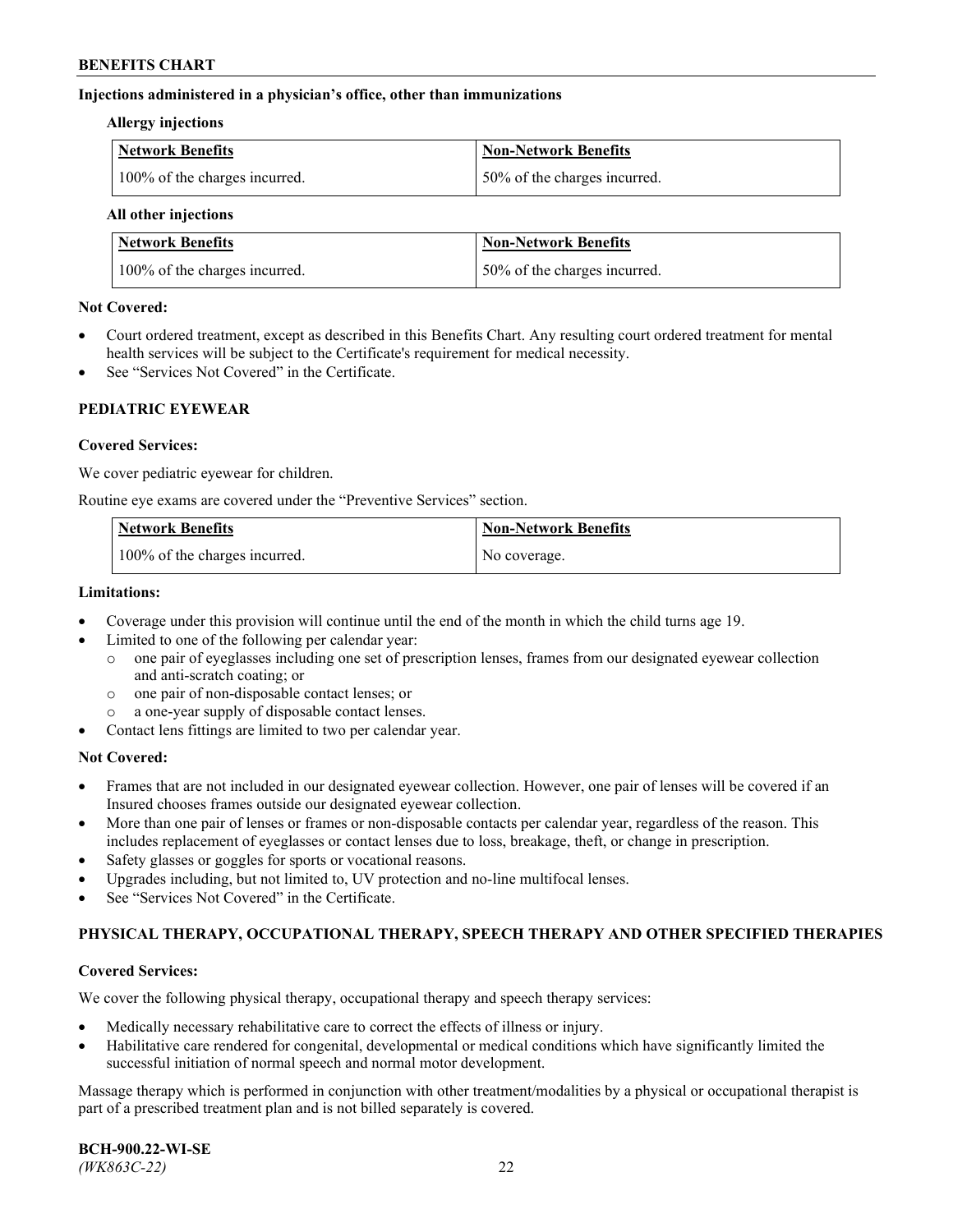We cover services provided in a clinic. To see the benefit level for inpatient hospital or skilled nursing facility services, see benefits under "Inpatient Hospital and Skilled Nursing Facility Services".

## **Rehabilitative care**

| <b>Network Benefits</b>                                                                       | <b>Non-Network Benefits</b>                                                                   |
|-----------------------------------------------------------------------------------------------|-----------------------------------------------------------------------------------------------|
| 100% of the charges incurred.                                                                 | 50% of the charges incurred.                                                                  |
| Physical, Occupational and Speech Therapy are<br>limited to 20 visits each per calendar year. | Physical, Occupational and Speech Therapy are<br>limited to 20 visits each per calendar year. |

#### **In addition to the services provided above, we cover a minimum of:**

- 20 visits per calendar year for pulmonary rehabilitation.
- 36 visits per calendar year for cardiac rehabilitation.
- 30 visits per calendar year for post-cochlear implant aural therapy.
- 20 visits per calendar year for cognitive rehabilitation.

The maximum number of visits is combined for Network Benefits and Non-Network Benefits.

### **Habilitative services**

| <b>Network Benefits</b>                                                                       | <b>Non-Network Benefits</b>                                                                   |
|-----------------------------------------------------------------------------------------------|-----------------------------------------------------------------------------------------------|
| 100% of the charges incurred.                                                                 | 50% of the charges incurred.                                                                  |
| Physical, Occupational and Speech Therapy are<br>limited to 20 visits each per calendar year. | Physical, Occupational and Speech Therapy are<br>limited to 20 visits each per calendar year. |

The maximum number of visits is combined for Network Benefits and Non-Network Benefits.

## **Not Covered:**

- Massage therapy for the purpose of comfort or convenience of the Insured.
- See "Services Not Covered" in the Certificate.

# **PRE-DIABETES DISEASE MANAGEMENT PROGRAM**

# **Covered Services:**

If you meet criteria for coverage, you may qualify for the Pre-Diabetes Disease Management Program through Omada Health. The program covers group health coaching which focuses on weight loss, exercise, behavior modification and health education at select locations determined by the plan.

| <b>Network Benefits</b>                                     | <b>Non-Network Benefits</b> |
|-------------------------------------------------------------|-----------------------------|
| 100% of the charges incurred.<br>Deductible does not apply. | Not applicable.             |

## **Not Covered:**

See "Services Not Covered" in the Certificate.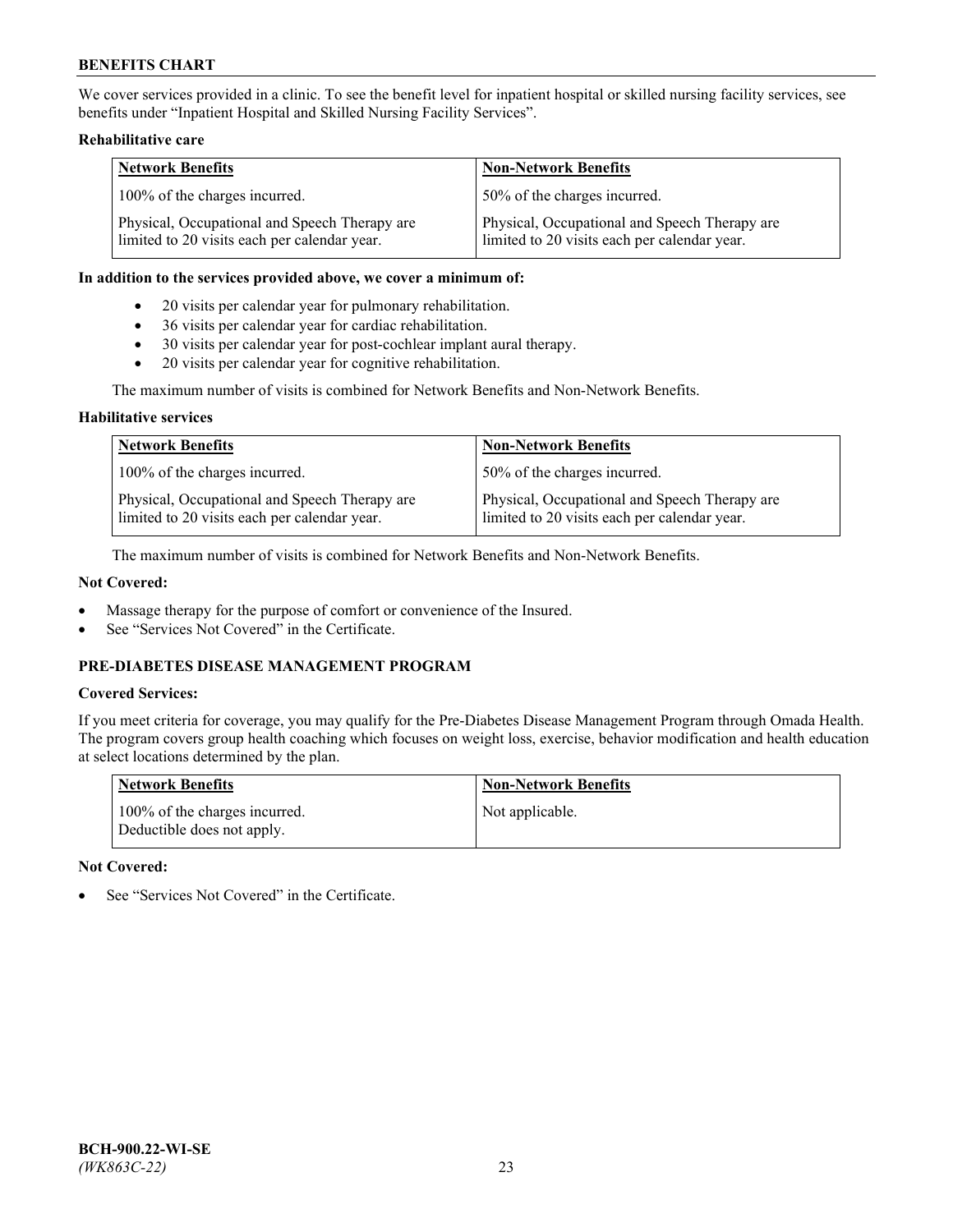# **PRESCRIPTION DRUG SERVICES**

### **Covered Services:**

We cover prescription drugs and medications that can be self-administered or are administered in a physician's office.

We will refill a prescription for eye drops covered under this Benefits Chart if the Insured requests a refill and the original prescription specified that additional quantities would be needed, providing the refill request does not exceed the quantities needed, and the following conditions are met:

- If the Insured requests a 30-day refill supply, the request must be made between 22 and 30 days of the later of (a) the original date that the prescription was distributed to the Insured or (b) the date that the most recent refill was distributed to the Insured; or
- If the Insured requests a 90-day refill supply, the request must be made between 67 and 90 days of the later of (a) the original date that the prescription was distributed to the Insured or (b) the date that the most recent refill was distributed to the Insured.

## **For Network Benefits, drugs and medications must be obtained at a Network pharmacy.**

### **For Non-Network Benefits, drugs and medications must be part of the formulary.**

### **If a copayment is required, you must pay one copayment for each 31-day supply, or portion thereof.**

### **Outpatient drugs (except as specified below)**

| <b>Network Benefits</b>                                                                                                                                      | <b>Non-Network Benefits</b>  |
|--------------------------------------------------------------------------------------------------------------------------------------------------------------|------------------------------|
| Formulary drugs are covered at 100% of the charges<br>incurred.                                                                                              | 50% of the charges incurred. |
| Formulary insulin is considered preventive and is not<br>subject to your deductible. In no event will your cost for<br>a formulary insulin drug exceed \$25. |                              |
| Non-formulary drugs are covered at 80% of the charges<br>incurred.                                                                                           |                              |

**Oral chemotherapy drugs** are included on the specialty drug list. However, you pay the applicable outpatient drug benefit. As required by Wisconsin law, you will not pay higher cost sharing (deductible, copayment or coinsurance) for orally administered chemotherapy drugs than you pay for injected or intravenously administered chemotherapy drugs.

#### **Mail order drugs**

| <b>Network Benefits</b>                                                                                                                                                                                                                                 | <b>Non-Network Benefits</b>                                                                                                |
|---------------------------------------------------------------------------------------------------------------------------------------------------------------------------------------------------------------------------------------------------------|----------------------------------------------------------------------------------------------------------------------------|
| For your convenience, you may also get up to a<br>93-day supply of outpatient prescription drugs that<br>can be self-administered through the designated mail<br>order service.<br>Specialty drugs are not available through the mail<br>order service. | Mail order drugs are only available through the<br>designated mail order service.<br>See Network Mail Order Drugs Benefit. |

## **Specialty drugs that are self-administered**

| <b>Network Benefits</b>                                                                                              | <b>Non-Network Benefits</b> |
|----------------------------------------------------------------------------------------------------------------------|-----------------------------|
| 100% of the charges incurred.                                                                                        | No coverage.                |
| Specialty drugs are limited to drugs on the<br>Specialty drug list and must be obtained from a<br>designated vendor. |                             |

**Oral chemotherapy drugs** are included on the specialty drug list. However, you pay the applicable outpatient drug benefit. As required by Wisconsin law, you will not pay higher cost sharing (deductible, copayment or coinsurance) for orally administered chemotherapy drugs than you pay for injected or intravenously administered chemotherapy drugs.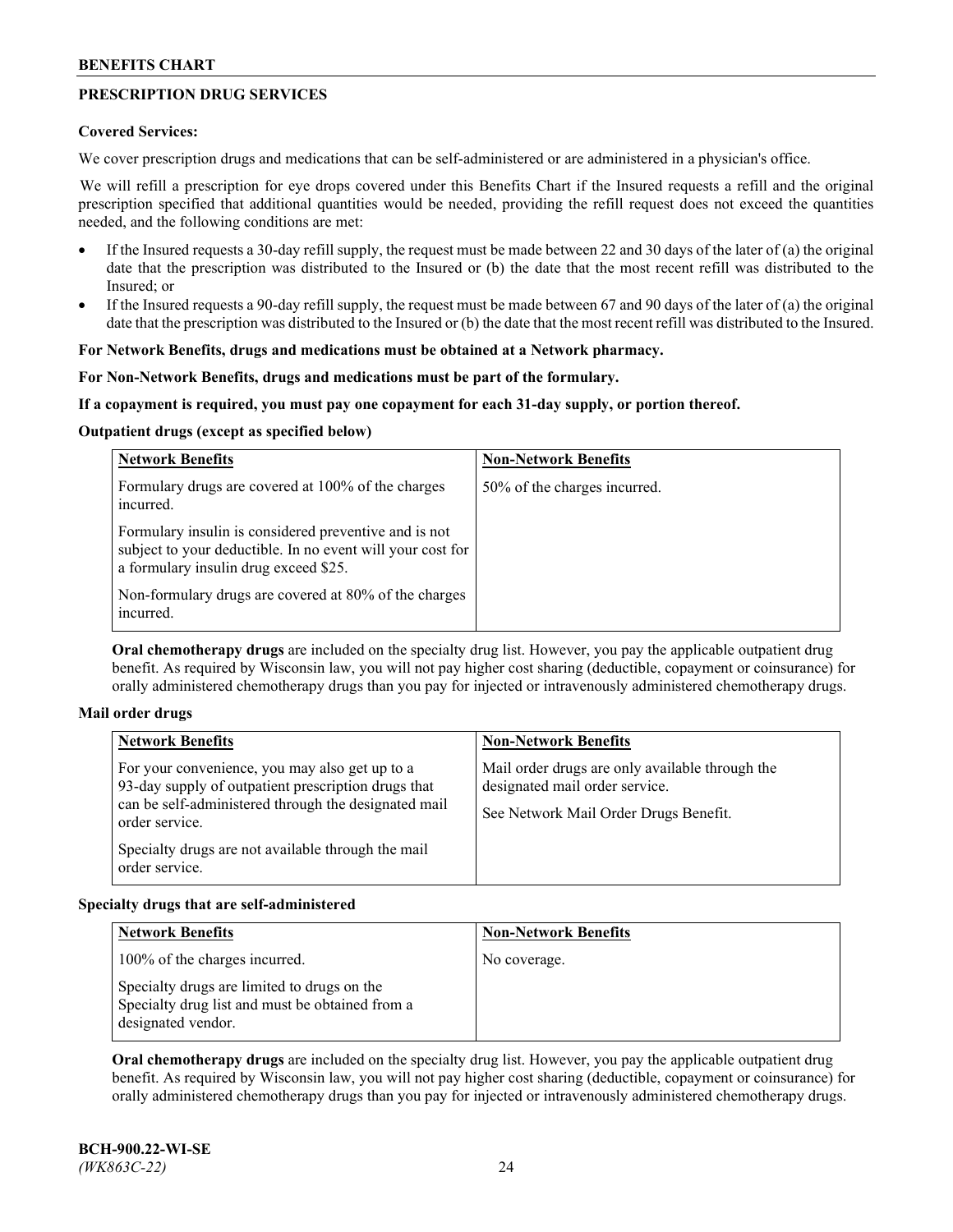**Tobacco cessation drugs.** All FDA approved tobacco cessation drugs are covered.

| Network Benefits                                            | <b>Non-Network Benefits</b>  |
|-------------------------------------------------------------|------------------------------|
| 100% of the charges incurred.<br>Deductible does not apply. | 50% of the charges incurred. |

# **Contraceptive drugs**

| <b>Network Benefits</b>                                                                                                                                         | <b>Non-Network Benefits</b>  |
|-----------------------------------------------------------------------------------------------------------------------------------------------------------------|------------------------------|
| 100% of the charges incurred for formulary drugs.<br>Deductible does not apply.                                                                                 | 50% of the charges incurred. |
| If a physician requests that a non-formulary<br>contraceptive drug be dispensed as written, the drug<br>will be covered at 100%, not subject to the deductible. |                              |

**ACA preventive medications.** We cover preventive medications currently recommended by USPSTF with an A or B rating if they are prescribed by your medical provider and they are listed on our Commercial ACA Preventive Drug List. Preventive medications are subject to periodic review and modification. Changes would be effective in accordance with the federal rules and reflected in our current medical coverage criteria for preventive care services.

| <b>Network Benefits</b>                                     | <b>Non-Network Benefits</b>  |
|-------------------------------------------------------------|------------------------------|
| 100% of the charges incurred.<br>Deductible does not apply. | 50% of the charges incurred. |

# **Limitations:**

- Certain drugs may require prior authorization as indicated on the formulary. HealthPartners may require prior authorization for the drug and also the site where the drug will be provided. Certain drugs are subject to our utilization review process and quantity limits.
- Certain non-formulary drugs require prior authorization. In addition, certain drugs may be subject to any quantity limits applied as part of our trial program. The trial drug program applies to new prescriptions for certain drugs which have high toxicity, low tolerance, high costs and/or high potential for waste. Trial drugs are indicated on the formulary and/or the specialty drug list. Your first fill of a trial drug may be limited to less than a month supply. If the drug is well tolerated and effective, you will receive the remainder of your first month supply.
- If an Insured requests a brand name drug when there is a generic equivalent, the brand name drug will be covered up to the charge that would apply to the generic drug, minus any required copayment. If a physician requests that a brand name drug be dispensed as written, and we determine the brand name drug is medically necessary, the drug will be paid at the nonformulary benefit.
- We may require insureds to try over-the-counter (OTC) drug alternatives before approving more costly formulary prescription drugs.
- Unless otherwise specified in the "Prescription Drug Services" section, you may receive up to a 31-day supply per prescription.
- A 93-day supply will be covered and dispensed only at pharmacies that participate in our extended day supply program.
- New prescriptions to treat certain chronic conditions are limited to a 31-day supply.
- No more than a 31-day supply of specialty drugs will be covered and dispensed at a time unless it's a manufacturer supplied drug that cannot be split that supplies the member with more than a 31-day supply.

**Not Covered:**Replacement of prescription drugs, medications, equipment and supplies due to loss, damage or theft.

- Nonprescription (over-the-counter) drugs or medications, including, but not limited to, vitamins, supplements, homeopathic remedies, and non-FDA approved drugs, unless listed on the formulary and prescribed by a physician or legally authorized health care provider under applicable state and federal law. This exclusion does not include over-thecounter contraceptives for women as allowed under the Affordable Care Act when the Insured obtains a prescription for the item. In addition, if the Insured obtains a prescription, this exclusion does not include aspirin to prevent cardiovascular disease for men and women of certain ages; folic acid supplements for women who may become pregnant; fluoride chemoprevention supplements for children without fluoride in their water source; and iron supplements for children ages 6-12 months who are at risk for anemia.
- All drugs for the treatment of sexual dysfunction.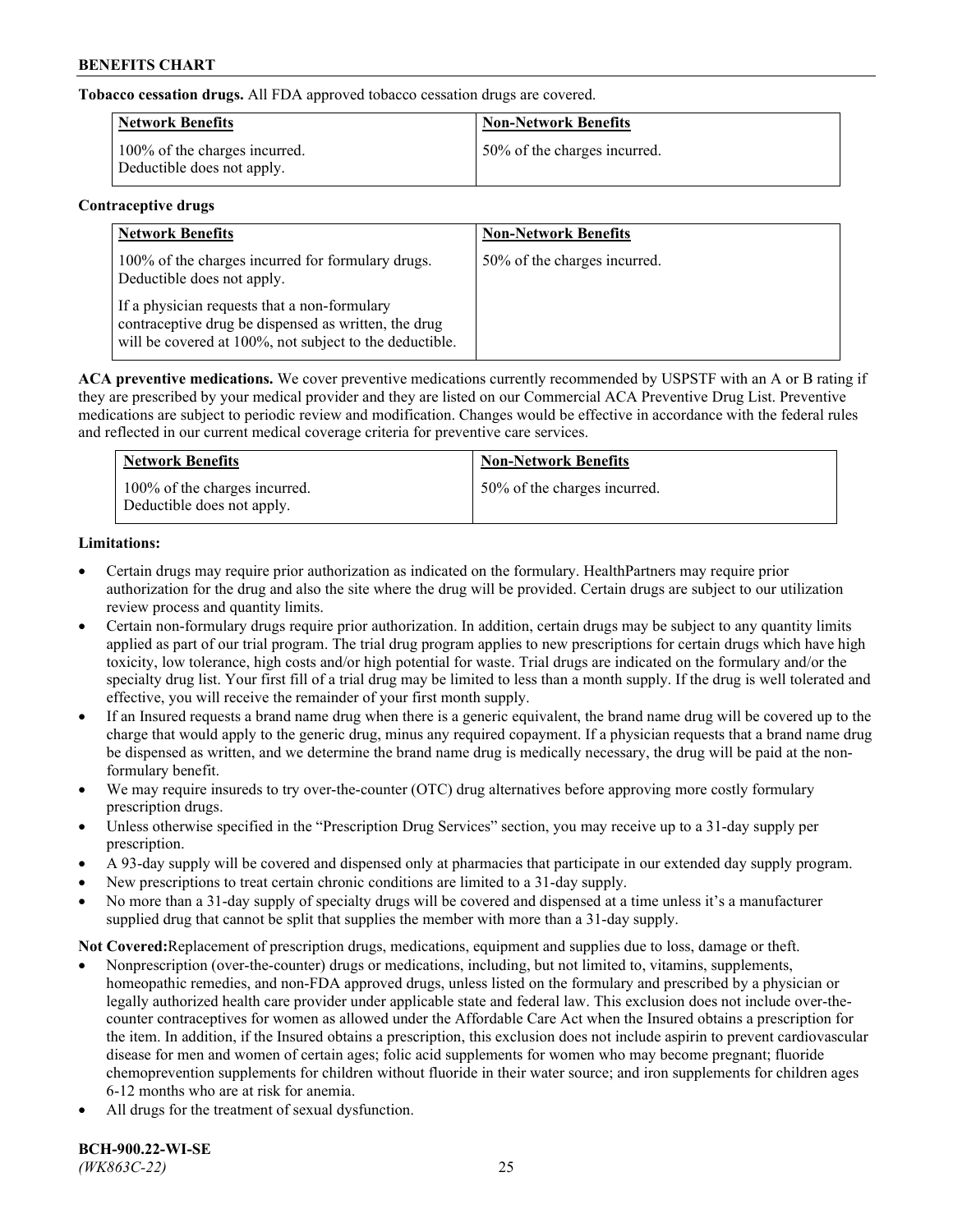- All drugs for the treatment of growth deficiency.
- Fertility drugs.
- Medical cannabis.
- Drugs on the Excluded Drug List. The Excluded Drug List includes select drugs within a therapy class that are not eligible for coverage. This includes drugs that may be excluded for certain indications. The Excluded Drug List is available at [healthpartners.com.](http://www.healthpartners.com/)
- Drugs that are newly approved by the FDA until they are reviewed and approved by HealthPartners Pharmacy and Therapeutics Committee.
- Medical devices approved by the FDA will not be covered under the "Prescription Drug Services" section unless they are on our formulary. Covered medical devices are generally submitted and reimbursed under your medical benefits.
- See "Services Not Covered" in the Certificate.

# **PREVENTIVE SERVICES**

# **Applicable Definitions:**

**Routine Preventive Services** are routine health care services that include screenings, check-ups and counseling to prevent illness, disease or other health problems before symptoms occur.

**Diagnostic Services** are services to help a provider understand your symptoms, diagnose illness and decide what treatment may be needed. They may be the same services that are listed as preventive services, but they are being used as diagnostic services. Your provider will determine if these services are preventive or diagnostic. These services are not preventive if received as part of a visit to diagnose, manage or maintain an acute or chronic medical condition, illness or injury. When that occurs, unless otherwise indicated below, standard deductibles, copayments or coinsurance apply.

# **Covered Services:**

We cover preventive services that meet any of the requirements under the Affordable Care Act (ACA) shown in the bulleted items below. These preventive services are covered at 100% under the Network Benefits with no deductible, copayments or coinsurance. (If a preventive service is not required by the ACA and it is covered at a lower benefit level, it will be specified below.) Preventive benefits mandated under the ACA are subject to periodic review and modification. Changes would be effective in accordance with the federal rules. Preventive services mandated by the ACA include:

- Evidence-based items or services that have in effect a rating of A or B in the current recommendations of the United States Preventive Services Task Force with respect to the individual;
- Immunizations for routine use in children, adolescents, and adults that have in effect a recommendation from the Advisory Committee on Immunization Practices of the Centers for Disease Control and Prevention with respect to the individual;
- With respect to infants, children, and adolescents, evidence-informed preventive care and screenings provided for in comprehensive guidelines supported by the Health Resources and Services Administration; and
- With respect to women, preventive care and screenings provided for in comprehensive guidelines supported by the Health Resources and Services Administration.

Covered services are based on established medical policies, which are subject to periodic review and modification by the medical or dental directors. These medical policies (medical coverage criteria) are available by calling Member Services, or logging on to your "*my*HealthPartners" account at [healthpartners.com.](https://www.healthpartners.com/hp/index.html)

# **ACA and state mandated preventive services are covered as follows:**

**Routine health exams and periodic health assessments.** A physician or health care provider will counsel you as to how often health assessments are needed based on age, sex and health status. This includes screening and counseling for tobacco cessation and all FDA approved tobacco cessation medications including over-the-counter drugs (as shown in the Prescription Drug Services section).

| Network Benefits                                            | <b>Non-Network Benefits</b>  |
|-------------------------------------------------------------|------------------------------|
| 100% of the charges incurred.<br>Deductible does not apply. | 50% of the charges incurred. |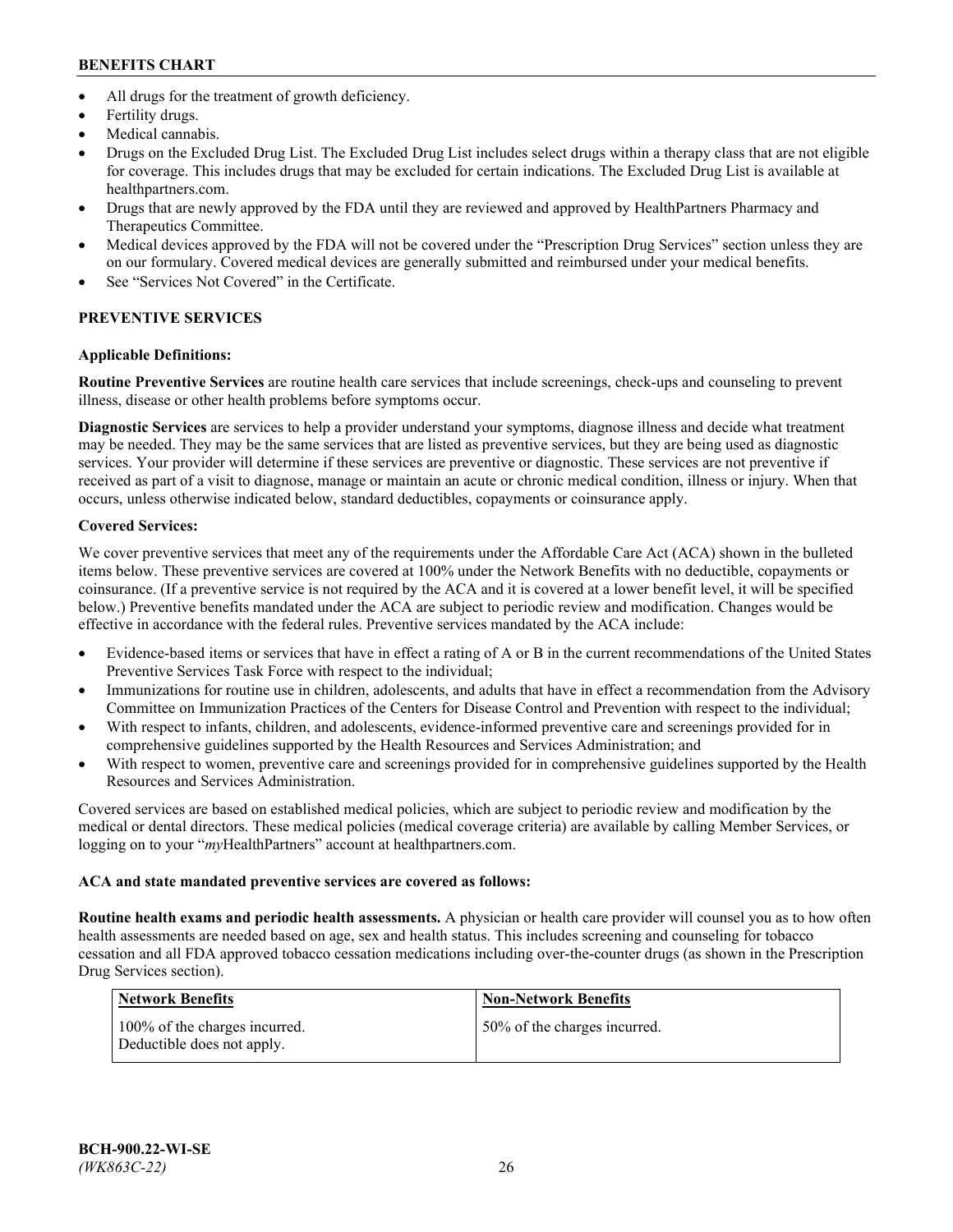**Child health supervision services.** This includes pediatric preventive services such as newborn screenings, appropriate immunizations, developmental assessments and laboratory services appropriate to the age of the child from birth to 72 months and appropriate immunizations to age 18.

| <b>Network Benefits</b>                                     | <b>Non-Network Benefits</b>  |
|-------------------------------------------------------------|------------------------------|
| 100% of the charges incurred.<br>Deductible does not apply. | 50% of the charges incurred. |

#### **Routine prenatal care and exams**

| Network Benefits                                            | <b>Non-Network Benefits</b>  |
|-------------------------------------------------------------|------------------------------|
| 100% of the charges incurred.<br>Deductible does not apply. | 50% of the charges incurred. |

**Routine postnatal care.** This includes health exams, assessments, education and counseling relating to the period immediately after childbirth.

| Network Benefits                                            | <b>Non-Network Benefits</b>  |
|-------------------------------------------------------------|------------------------------|
| 100% of the charges incurred.<br>Deductible does not apply. | 50% of the charges incurred. |

**Routine screening procedures for cancer.** This includes colorectal screening and other cancer screenings recommended by the USPSTF with an A or B rating. Women's preventive health services below describe additional routine screening procedures for cancer.

| <b>Network Benefits</b>                                     | <b>Non-Network Benefits</b>  |
|-------------------------------------------------------------|------------------------------|
| 100% of the charges incurred.<br>Deductible does not apply. | 50% of the charges incurred. |

**Professional voluntary family planning services.** This includes services to prevent or delay a pregnancy, including counseling and education. Services must be provided by a licensed provider.

| <b>Network Benefits</b>                                     | <b>Non-Network Benefits</b>  |
|-------------------------------------------------------------|------------------------------|
| 100% of the charges incurred.<br>Deductible does not apply. | 50% of the charges incurred. |

#### **Adult immunizations**

| <b>Network Benefits</b>                                     | <b>Non-Network Benefits</b>  |
|-------------------------------------------------------------|------------------------------|
| 100% of the charges incurred.<br>Deductible does not apply. | 50% of the charges incurred. |

**Women's preventive health services.** This includes mammograms, screenings for cervical cancer (pap smears), breast pumps, human papillomavirus (HPV) testing, counseling for sexually transmitted infections, counseling and screening for human immunodeficiency virus (HIV), and all FDA approved contraceptive methods as prescribed by a doctor, sterilization procedures, education and counseling (see the Prescription Drug Services section for coverage of oral contraceptive drugs). We also provide genetic screening for BRCA if someone in your family has the gene or you have a diagnosis of cancer.

The U.S. Preventive Services Task Force (USPSTF) recommends screening mammography, with or without clinical breast examination (CBE), every 1-2 years for women aged 40 and older. For women age 50 and older, we cover an annual mammogram.

| <b>Network Benefits</b>                                     | <b>Non-Network Benefits</b>  |
|-------------------------------------------------------------|------------------------------|
| 100% of the charges incurred.<br>Deductible does not apply. | 50% of the charges incurred. |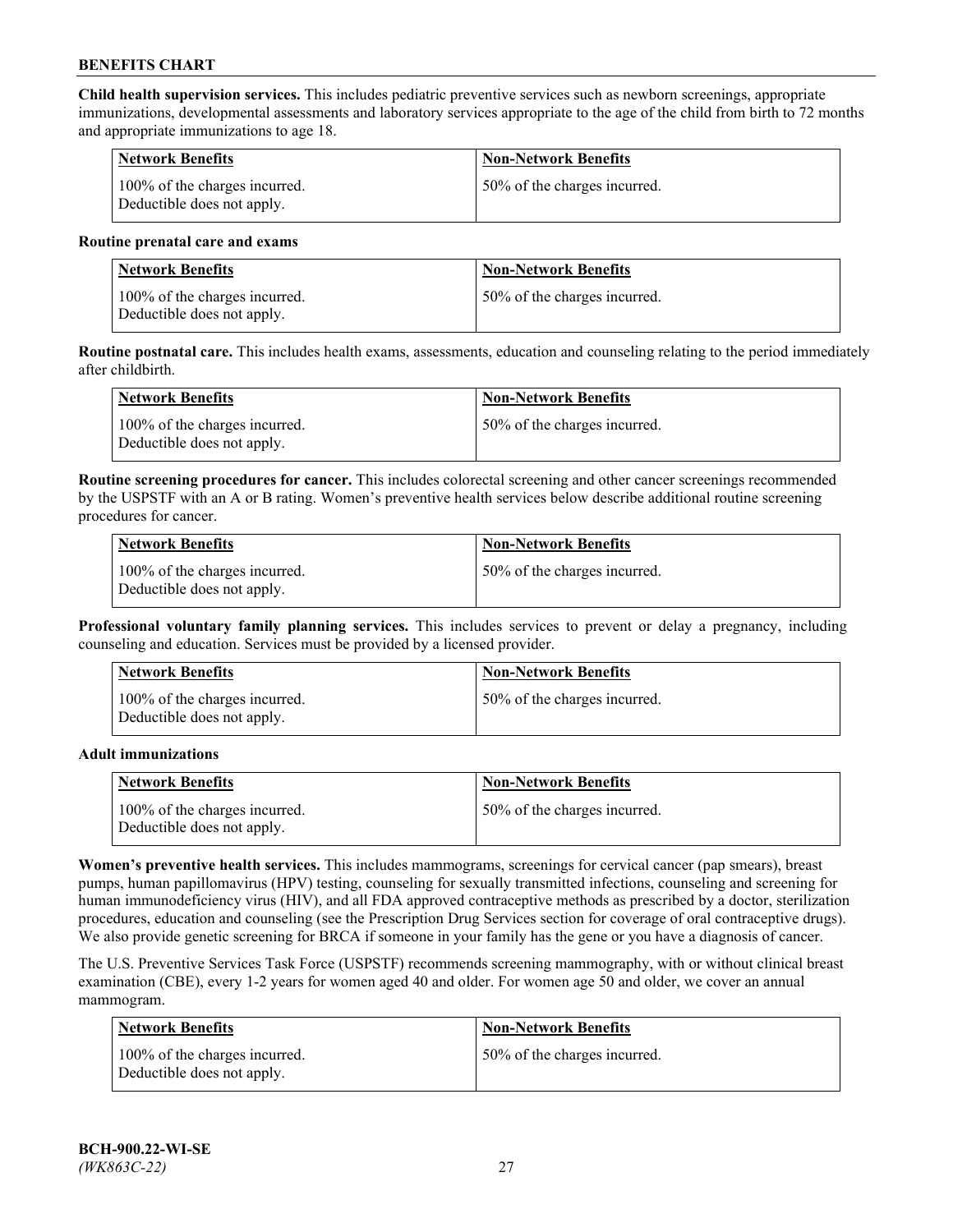**Obesity screening and management.** We cover obesity screening and counseling for all ages during a routine preventive care exam. If you are age 18 or older and have a body mass index of 30 or more, we also cover intensive obesity management to help you lose weight. Your primary care doctor can coordinate these services.

| <b>Network Benefits</b>                                     | <b>Non-Network Benefits</b>  |
|-------------------------------------------------------------|------------------------------|
| 100% of the charges incurred.<br>Deductible does not apply. | 50% of the charges incurred. |

## **In addition to any ACA or state mandated preventive services referenced above, we cover the following eligible services:**

#### **Routine eye and hearing exams**

| <b>Network Benefits</b>                                     | <b>Non-Network Benefits</b>  |
|-------------------------------------------------------------|------------------------------|
| 100% of the charges incurred.<br>Deductible does not apply. | 50% of the charges incurred. |

**Ovarian cancer surveillance test for women who are at risk.** "At risk for ovarian cancer" means (1) having a family history that includes any of the following: one or more first-degree or second-degree relatives with ovarian cancer, clusters of female relatives with breast cancer or nonpolyposis colorectal cancer; or (2) testing positive for BRCA1 or BRCA2 mutations. "Surveillance test for ovarian cancer" means annual screening using CA-125 serum tumor marker testing, transvaginal ultrasound, pelvic examination or other proven ovarian screening tests currently being evaluated by the federal Food and Drug Administration or by the National Cancer Institute.

| <b>Network Benefits</b>                               | <b>Non-Network Benefits</b>                           |
|-------------------------------------------------------|-------------------------------------------------------|
| Coverage level is same as corresponding Network       | Coverage level is same as corresponding Non-Network   |
| Benefits, depending on type of service provided, such | Benefits, depending on type of service provided, such |
| as Diagnostic Imaging Services, Laboratory Services   | as Diagnostic Imaging Services, Laboratory Services   |
| or Office Visits for Illness or Injury, or Preventive | or Office Visits for Illness or Injury, or Preventive |
| Services.                                             | Services.                                             |

**Limitations:**Services are not preventive if received as part of a visit to diagnose, manage or maintain an acute or chronic medical condition, illness or injury. When that occurs, unless otherwise indicated above, standard deductibles, copayments or coinsurance apply.

#### **Not Covered:**

See "Services Not Covered" in the Certificate.

## **TELEHEALTH/TELEMEDICINE SERVICES**

## **Definitions:**

**Telehealth, Telemedicine, or Virtual Care.** This is a means of communication between a health care professional and a patient. This includes the use of secure electronic information, imaging, and communication technologies, including:

- interactive audio or audio-video
- interactive audio with store-and-forward technology
- chat-based and email-based systems
- physician-to-physician consultation
- patient education
- data transmission
- data interpretation
- digital diagnostics (algorithm-enabled diagnostic support)
- digital therapeutics (the use of personal health devices and sensors, either alone or in combination with conventional drug therapies, for disease prevention and management)

#### Services can be delivered:

Synchronously: the patient and health care professional are engaging with one another at the same time; or Asynchronously: the patient and health care professional engage with each other at different points in time.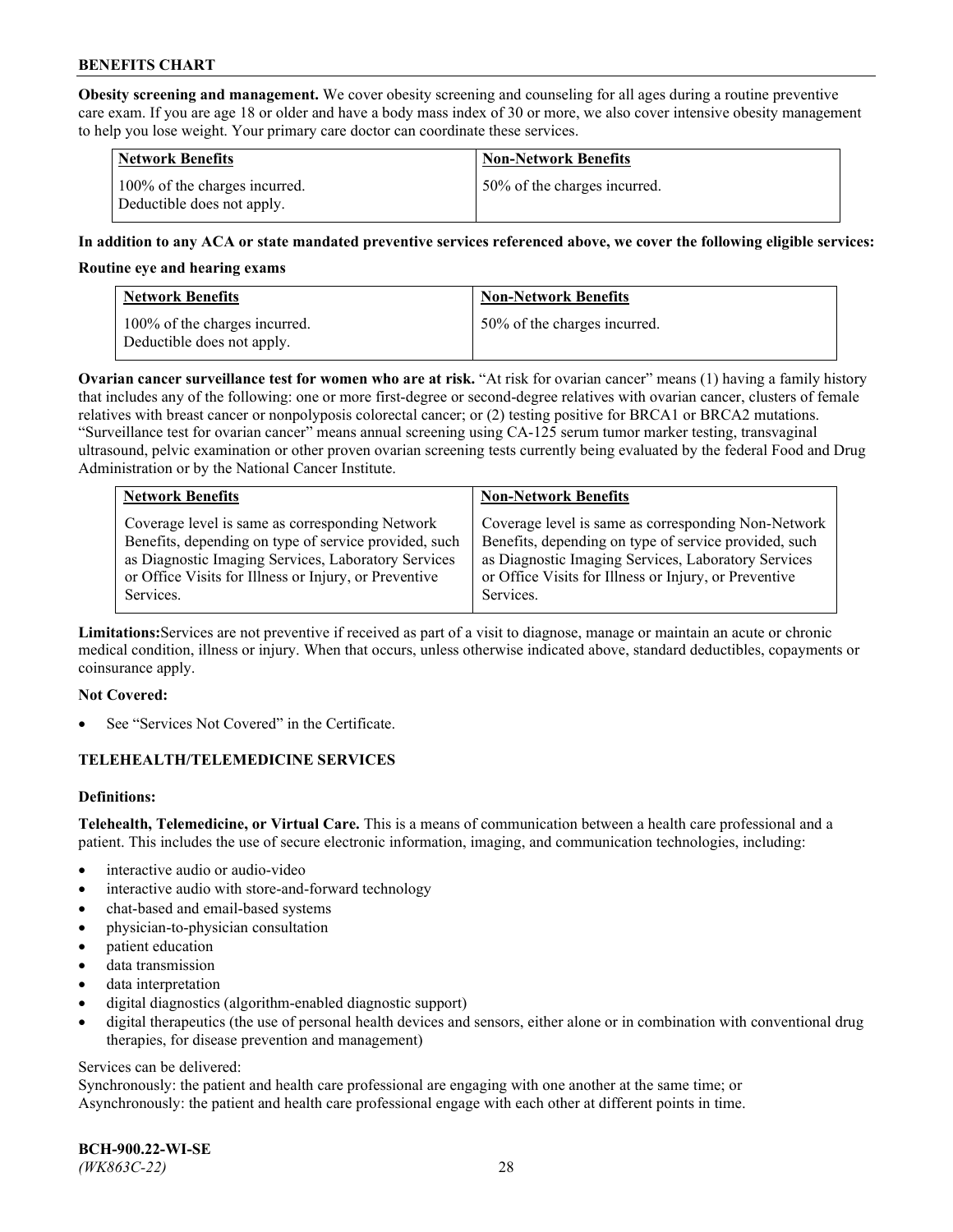**Telephone Visits.** Live, synchronous, interactive encounters over the telephone between a patient and a healthcare provider.

**E-visit or chat-based visits.** Asynchronous online or mobile app encounters to discuss a patient's personal health information, vital signs, and other physiologic data or diagnostic images. The healthcare provider reviews and delivers a consultation, diagnosis, prescription or treatment plan after reviewing the patient's visit information.

**Virtuwell®.** This is an online service for you to receive a diagnosis and treatment for certain conditions, such as a cold, flu, ear pain and sinus infections. You may access the Virtuwell website at [virtuwell.com.](https://www.virtuwell.com/)

**Video Visits.** Live, synchronous, interactive encounters using secure web-based video between a patient and a healthcare provider.

### **Covered Services:**

The Plan covers the following methods of receiving care for services that would be eligible under the Plan if the service were provided in person.

#### **Scheduled telephone visits**

| <b>Network Benefits</b>       | <b>Non-Network Benefits</b>  |
|-------------------------------|------------------------------|
| 100% of the charges incurred. | 50% of the charges incurred. |

### **E-visits**

### **Access to online care through Virtuwell at [virtuwell.com](https://www.virtuwell.com/)**

| Network Benefits              | <b>Non-Network Benefits</b> |
|-------------------------------|-----------------------------|
| 100% of the charges incurred. | Not applicable.             |

### **All other E-visits**

| Network Benefits              | <b>Non-Network Benefits</b>  |
|-------------------------------|------------------------------|
| 100% of the charges incurred. | 50% of the charges incurred. |

#### **Video visits**

| <b>Network Benefits</b>                                      | <b>Non-Network Benefits</b>                            |
|--------------------------------------------------------------|--------------------------------------------------------|
| Coverage level is same as corresponding Network              | Coverage level is same as corresponding Non-           |
| Benefits, depending on type of service provided, such as     | Network Benefits, depending on type of service         |
| Office Visits for Illness or Injury, Inpatient or Outpatient | provided, such as Office Visits for Illness or Injury, |
| Hospital Services.                                           | Inpatient or Outpatient Hospital Services.             |

#### **Not Covered:**

See "Services Not Covered" in the Certificate.

## **TRANSPLANT SERVICES**

#### **Applicable Definitions:**

**Autologous.** This is when the source of cells is from the individual's own marrow or stem cells.

**Allogeneic.** This is when the source of cells is from a related or unrelated donor's marrow or stem cells.

**Allogeneic Bone Marrow Transplant.** This is when the bone marrow is harvested from the related or unrelated donor and stored. The patient undergoes treatment which includes tumor ablation with high-dose chemotherapy and/or radiation. The bone marrow is reinfused (transplanted).

**Autologous Bone Marrow Transplant.** This is when the bone marrow is harvested from the individual and stored. The patient undergoes treatment which includes tumor ablation with high-dose chemotherapy and/or radiation. The bone marrow is reinfused (transplanted).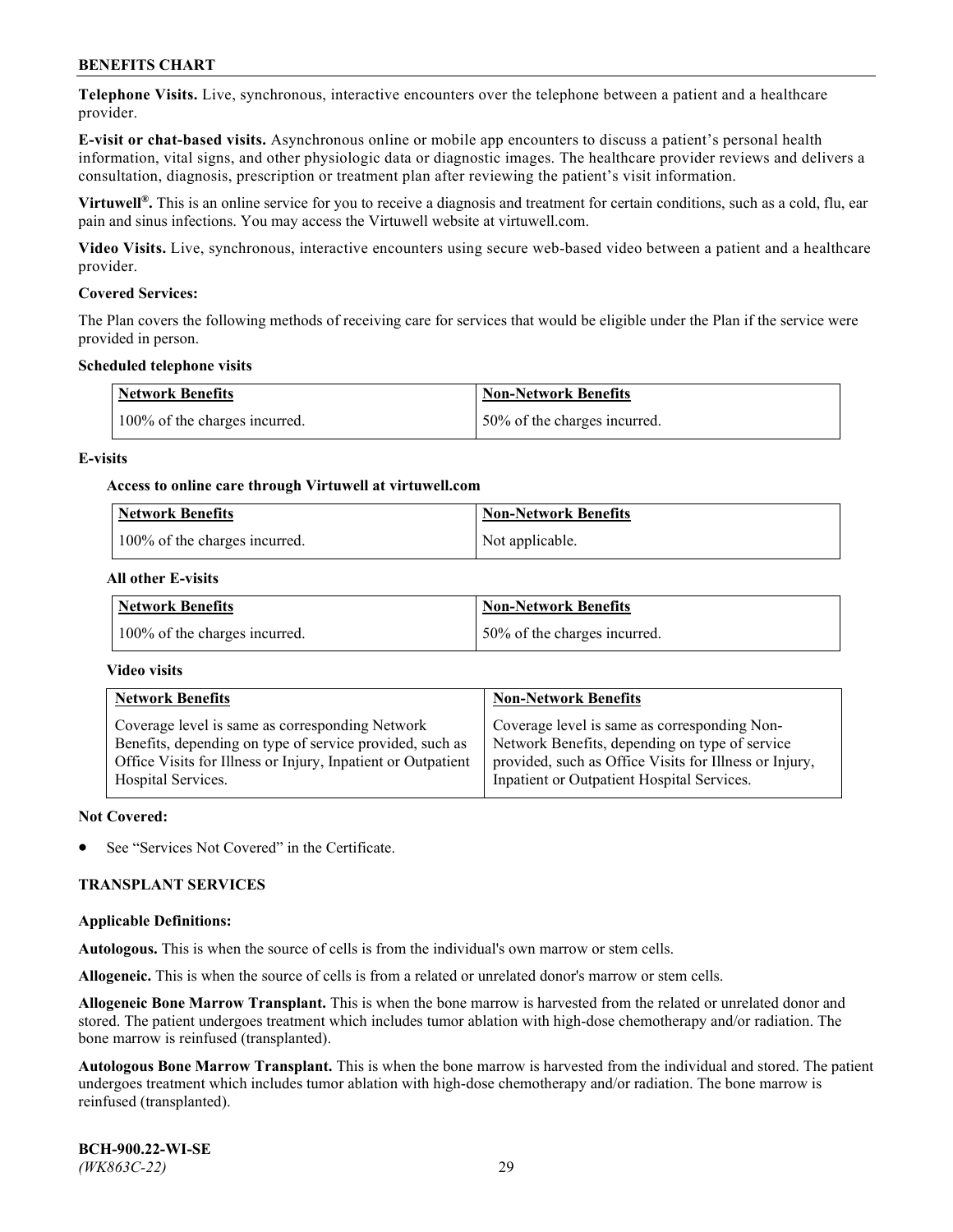**Autologous/Allogeneic Stem Cell Support.** This is a treatment process that includes stem cell harvest from either bone marrow or peripheral blood, tumor ablation with high-dose chemotherapy and/or radiation, stem cell reinfusion, and related care. Autologous/allogeneic bone marrow transplantation and high dose chemotherapy with peripheral stem cell rescue/support are considered to be autologous/allogeneic stem cell support.

**Designated Transplant Center.** This is any health care provider, group or association of health care providers designated by us to provide services, supplies or drugs for specified transplants for our Insureds.

**Transplant Services.** This is transplantation (including retransplants) of the human organs or tissue listed below, including all related post-surgical treatment, follow-up care and drugs and multiple transplants for a related cause. Transplant services do not include other organ or tissue transplants or surgical implantation of mechanical devices functioning as a human organ, except surgical implantation of an FDA approved Ventricular Assist Device (VAD) or total artificial heart, functioning as a temporary bridge to heart transplantation.

Prior authorization is required prior to consultation to support coordination of care and benefits.

### **Covered Services:**

We cover eligible transplant services (as defined above) while you are covered under the Certificate. Transplants that will be considered for coverage are limited to the following:

- Kidney transplants for end-stage disease.
- Cornea transplants for end-stage disease.
- Heart transplants for end-stage disease.
- Lung transplants or heart/lung transplants for: (1) primary pulmonary hypertension; (2) Eisenmenger's syndrome; (3) endstage pulmonary fibrosis; (4) alpha 1 antitrypsin disease; (5) cystic fibrosis; and (6) emphysema.
- Liver transplants for: (1) biliary atresia in children; (2) primary biliary cirrhosis; (3) post-acute viral infection (including hepatitis A, hepatitis B antigen e negative and hepatitis C) causing acute atrophy or post-necrotic cirrhosis; (4) primary sclerosing cholangitis; (5) alcoholic cirrhosis; and (6) hepatocellular carcinoma.
- Allogeneic bone marrow transplants or peripheral stem cell support associated with high dose chemotherapy for: (1) acute myelogenous leukemia; (2) acute lymphocytic leukemia; (3) chronic myelogenous leukemia; (4) severe combined immunodeficiency disease; (5) Wiskott-Aldrich syndrome; (6) aplastic anemia; (7) sickle cell anemia; (8) non-relapsed or relapsed non-Hodgkin's lymphoma; (9) multiple myeloma; and (10) testicular cancer.
- Autologous bone marrow transplants or peripheral stem cell support associated with high-dose chemotherapy for: (1) acute leukemias; (2) non-Hodgkin's lymphoma; (3) Hodgkin's disease; (4) Burkitt's lymphoma; (5) neuroblastoma; (6) multiple myeloma; (7) chronic myelogenous leukemia; and (8) non-relapsed non-Hodgkin's lymphoma.
- Pancreas transplants for simultaneous pancreas-kidney transplants for diabetes, pancreas after kidney, living related segmental simultaneous pancreas kidney transplantation and pancreas transplant alone.

To receive Network Benefits, charges for transplant services must be incurred at a Designated Transplant Center.

The transplant-related treatment provided, including expenses incurred for directly related donor services, shall be subject to and in accordance with the provisions, limitations, maximums and other terms of the Certificate.

Medical and hospital expenses of the donor are covered only when the recipient is an Insured and the transplant and directly related donor expenses have been prior authorized for coverage. Treatment of medical complications that may occur to the donor are not covered. Donors are not considered Insureds, and are therefore not eligible for the rights afforded to Insureds under the Certificate.

The list of eligible transplant services and coverage determinations are based on established medical policies, which are subject to periodic review and modification by the medical director.

| <b>Network Benefits</b>                          | <b>Non-Network Benefits</b>                          |
|--------------------------------------------------|------------------------------------------------------|
| See Network Inpatient Hospital Services Benefit. | See Non-Network Inpatient Hospital Services Benefit. |